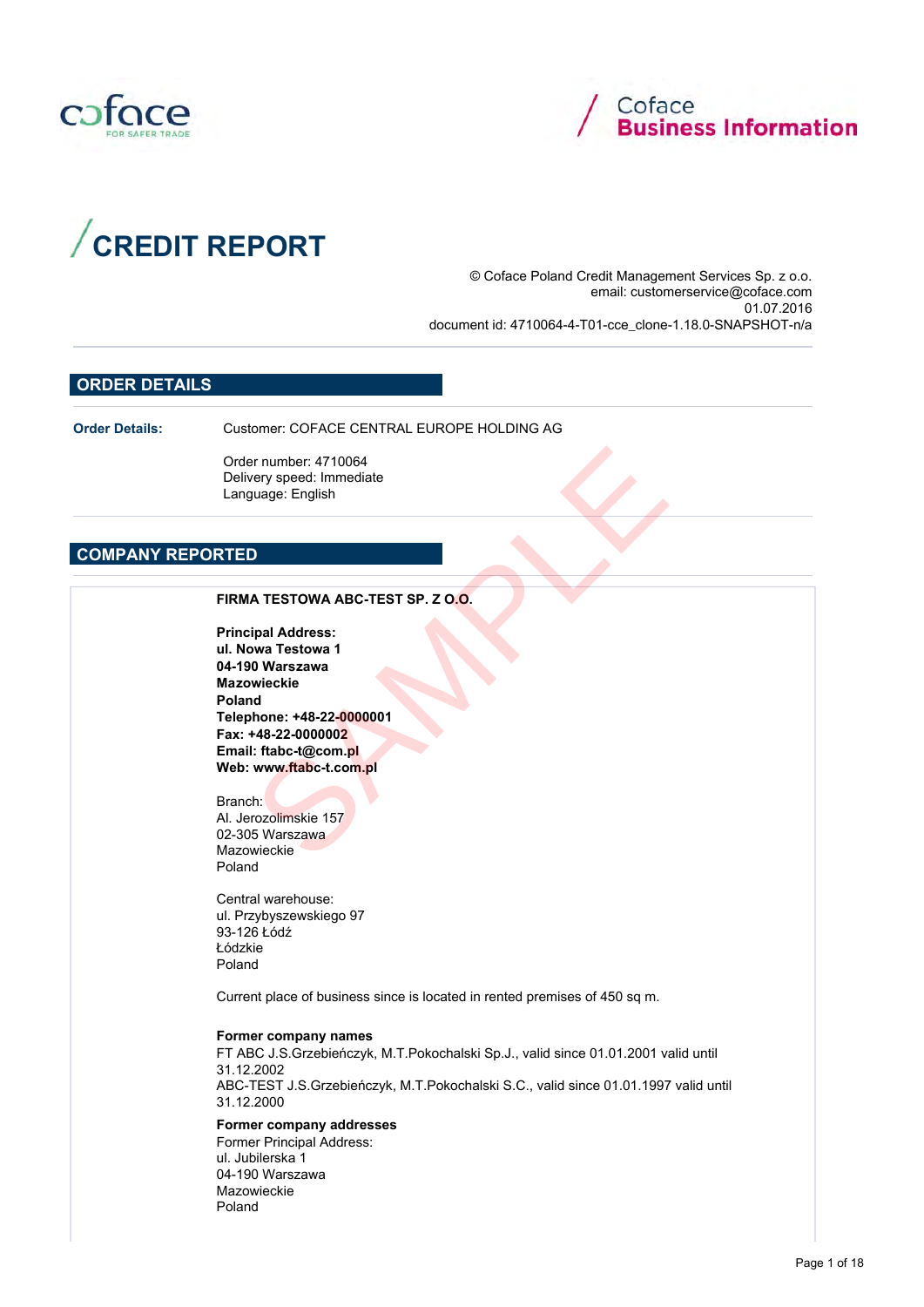



|                                             | Former Principal Address:<br>ul. Kopernika 2<br>40-064 Katowice<br>Śląskie<br>Poland<br>Telephone: +48-32-1238512, +48-32-5665547<br>Fax: +48-32-1238512<br>Email: ftabc-t123431@com.pl                           |
|---------------------------------------------|-------------------------------------------------------------------------------------------------------------------------------------------------------------------------------------------------------------------|
|                                             | Former Principal Address:<br>Al. Jerozolimskie 159D<br>02-305 Warszawa<br>Mazowieckie<br>Poland<br>Telephone: +48-22-1232548, +48-22-8452312, +48-22-5241233<br>Fax: +48-22-1232548<br>Email: ftabc-t12341@com.pl |
|                                             | Former Principal Address:<br>ul. Grójecka 2F<br>02-301 Warszawa<br>Mazowieckie<br>Poland<br>Telephone: +48-22-1225685, +48-22-1288989, +48-0-601000000<br>Fax: +48-22-1225685<br>Email: ftabc-t1234@com.pl        |
|                                             | ICON number: 83784290<br><b>National ID: 1111111111</b><br>Statistic number: 000000000<br>VAT number: 1111111111                                                                                                  |
|                                             | Registration status: 01.01.2003 - company has changed legal form<br>Activity status: 01.01.1997 - active company                                                                                                  |
| Date of Last<br><b>Research:</b>            | 16.03.2016                                                                                                                                                                                                        |
| <b>Date of Last Major</b><br><b>Update:</b> | 01.07.2016                                                                                                                                                                                                        |

# CREDIT INFORMATION SUMMARY

| Insolvency / Legal<br>Events: | This report section contains important information about insolvency, preliminary, debt requlation<br>and other legal events and proceedings<br>22.10.2005 - Petition of bankruptcy has been filed by the debtor. |                       |  |  |  |
|-------------------------------|------------------------------------------------------------------------------------------------------------------------------------------------------------------------------------------------------------------|-----------------------|--|--|--|
|                               | Court decision date:                                                                                                                                                                                             | 22.10.2005            |  |  |  |
|                               | Court number:                                                                                                                                                                                                    | X GU 198/05           |  |  |  |
|                               | Court name:                                                                                                                                                                                                      | Sad Rejonowy Warszawa |  |  |  |
|                               | 25.10.2005 - Bankruptcy revoked after appeal against the bankruptcy order.                                                                                                                                       |                       |  |  |  |
|                               | Court decision date:                                                                                                                                                                                             | 25.10.2005            |  |  |  |
|                               | Court number:                                                                                                                                                                                                    | X GU 198/08           |  |  |  |
|                               | Court name:                                                                                                                                                                                                      | Sad Rejonowy Warszawa |  |  |  |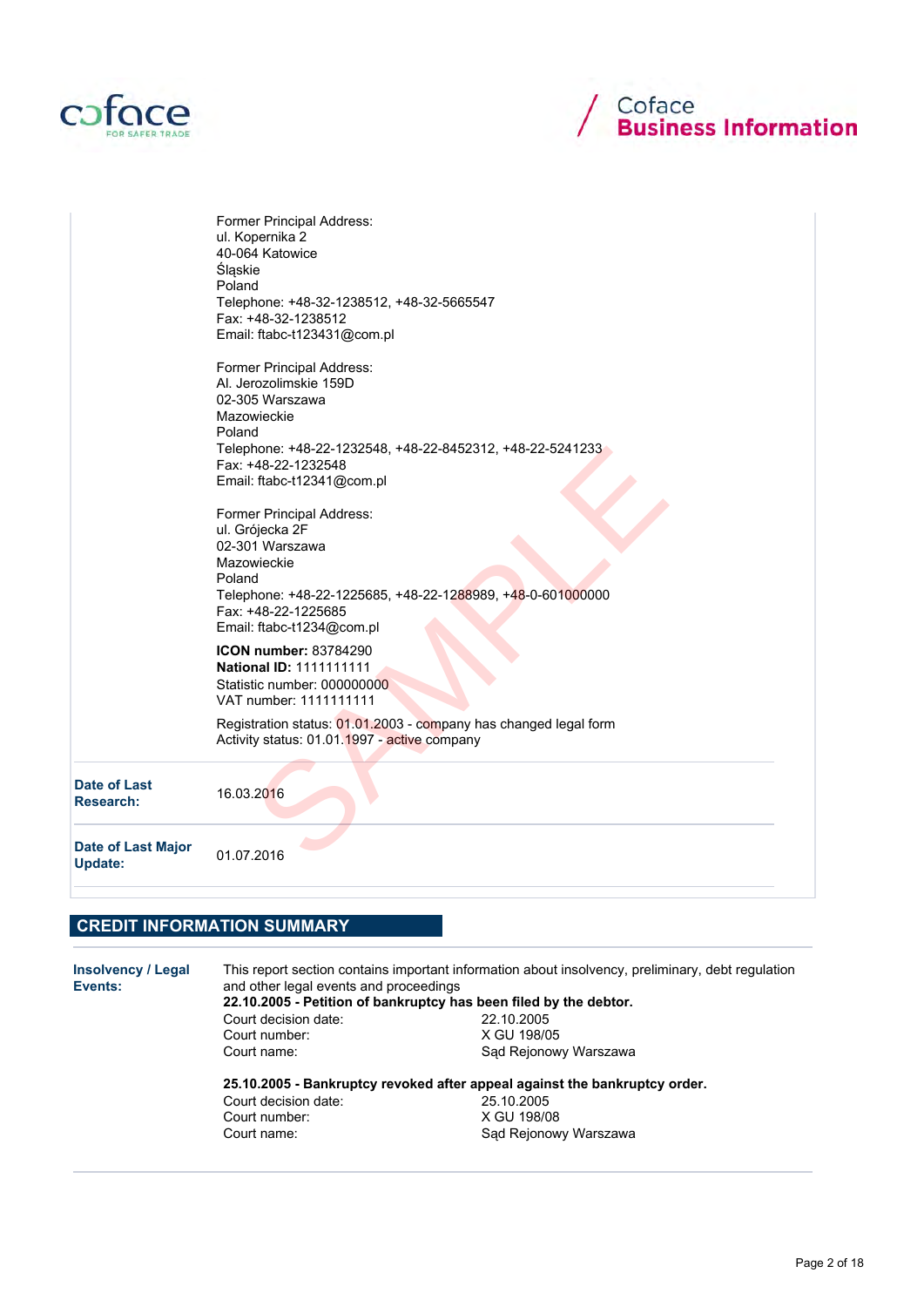



#### Maximum Credit: EUR 1.000.000,00

Maximum Credit is to be understood as the highest possible engagement for a supplier delivering goods or rendering services on open terms with an average respite of 60 days. (It is assumed that, on the average, the company in question has 5 suppliers, who deliver goods or render services at the same time.)

Credit Assessment: @rating score: 6 - Acceptable risk

|    | Insolvency /<br>preliminary / debt<br>regulation<br>proceedings                                                                                                                                                                                                                                                                                                                                  |   | <b>Very High Risk</b> |                                | <b>Medium High</b><br><b>Risk</b> |   | <b>Low Risk</b>         |   |   |                           |    |  |
|----|--------------------------------------------------------------------------------------------------------------------------------------------------------------------------------------------------------------------------------------------------------------------------------------------------------------------------------------------------------------------------------------------------|---|-----------------------|--------------------------------|-----------------------------------|---|-------------------------|---|---|---------------------------|----|--|
|    | $\mathbf{0}$                                                                                                                                                                                                                                                                                                                                                                                     | 1 | $\overline{2}$        | 3                              | 4                                 | 5 | 6                       | 7 | 8 | 9                         | 10 |  |
|    | The Credit Assessment is expressed as an @rating score with values from 0 (Insolvency/preliminary/debt<br>regulation proceedings) to 10 (excellent risk). The @rating score denominates the probability of default for the<br>company within 12 months from the date the @rating score was set.                                                                                                  |   |                       |                                |                                   |   |                         |   |   |                           |    |  |
| ¢. | According to the data available there have been temporary payment incidents in the past which<br>have been resolved in due course.                                                                                                                                                                                                                                                               |   |                       |                                |                                   |   |                         |   |   |                           |    |  |
| nt | Researched company is categorized as a big company.<br>Turnover volume of EUR 95.658.188 in the year 2015 decreased by 11,51% compared with 2014<br>In previous period this change was -2,78%.<br>Fixed assets decreased by EUR 16.704.687 and now 41,17% of total assets.<br>Working capital registered a positive development and is EUR 15.468.256, the value in last period<br>was negative. |   |                       |                                |                                   |   |                         |   |   |                           |    |  |
|    | There was a debt collection action by Coface Poland Credit Management Services Sp. z o.o.<br>against this company.                                                                                                                                                                                                                                                                               |   |                       |                                |                                   |   |                         |   |   |                           |    |  |
| t  | <b>High level</b>                                                                                                                                                                                                                                                                                                                                                                                |   |                       | <b>Significant level</b>       |                                   |   | <b>Medium level</b>     |   |   | <b>Low level</b>          |    |  |
|    | 100%                                                                                                                                                                                                                                                                                                                                                                                             |   |                       | $\Omega$ <sup>o</sup> / $\sim$ |                                   |   | $\Omega$ <sup>o</sup> / |   |   | $\mathsf{A}^{\mathsf{D}}$ |    |  |

| <b>Payment Practices:</b>                 | According to the data available there have been temporary payment incidents in the past which<br>have been resolved in due course.                                                            |
|-------------------------------------------|-----------------------------------------------------------------------------------------------------------------------------------------------------------------------------------------------|
| <b>Further Assessment</b><br>Information: | Researched company is categorized as a big company.<br>Turnover volume of EUR 95.658.188 in the year 2015 decreased by 11.51% compared with 2014.<br>In provious period this change was 2.78% |

#### Debt Collection There was a debt collection action by Coface Poland Credit Management Services Sp. z o.o. against this company.

| Distribution of debt<br>amounts | <b>High level</b> | Significant level | <b>Medium level</b> | Low level |
|---------------------------------|-------------------|-------------------|---------------------|-----------|
|                                 | 100%              | 0%                | 0%                  | $0\%$     |

| High level of | 0%    | 0%              | $\mathcal{O}(\mathcal{N})$ | $100\%$                |
|---------------|-------|-----------------|----------------------------|------------------------|
| outstandings  | court | closed negative | open                       | <b>Closed positive</b> |

Case number: INK-L/1/062015/K00 Recieved date: 13.06.2015 Status: closed positive

Debts for Sale: For 2016-01-14 the debts of the company have been registered for sale by Debt Exchanges checked by Coface Poland Credit Management Services Sp. z o.o. Amount: PLN 48004,3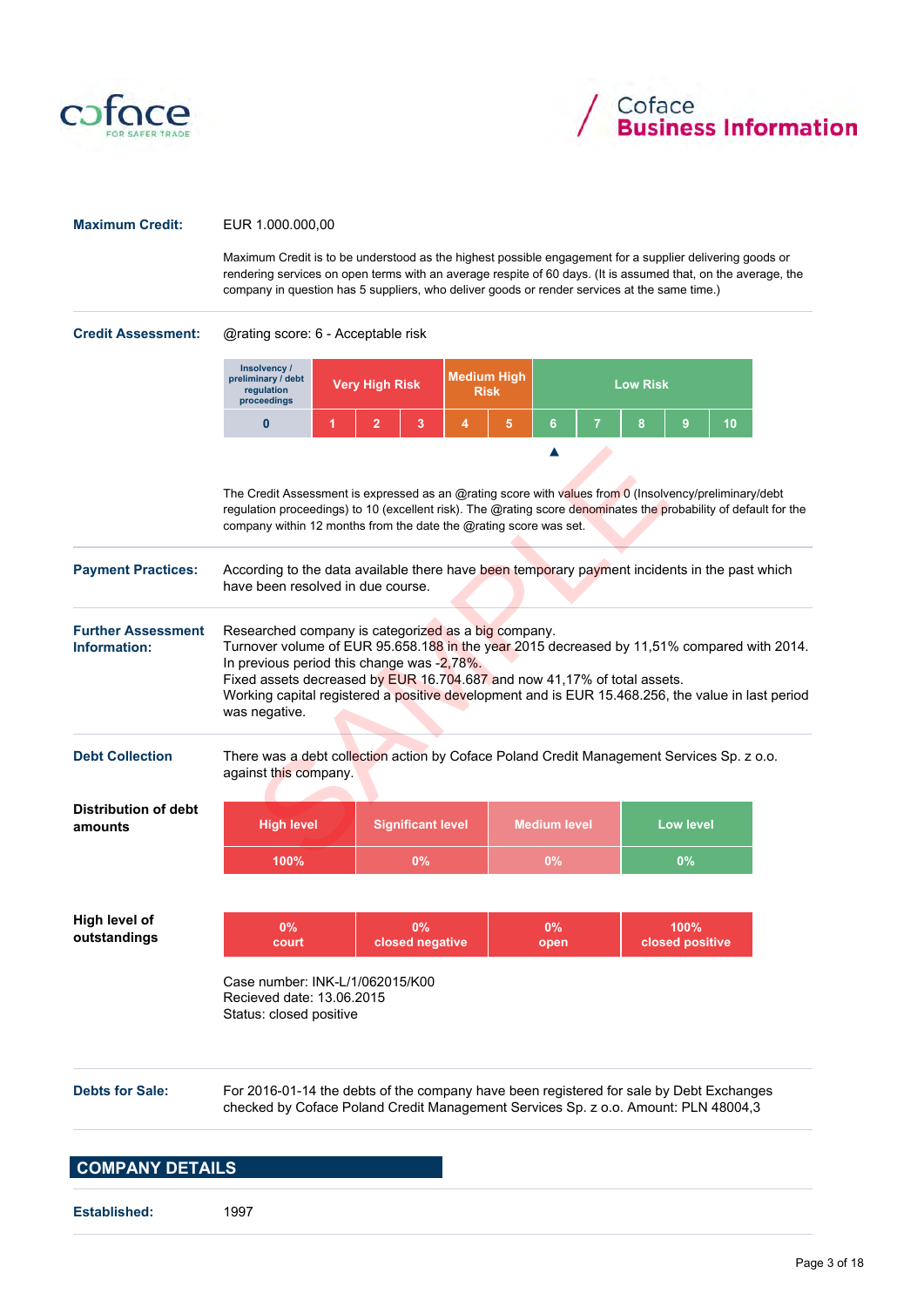



| <b>Registration:</b>        | No. KRS 0000022345<br>01.01.2003<br>Sąd Rejonowy Warszawa, Poland<br>Mazowieckie                             |                                  |                                                   |                          |
|-----------------------------|--------------------------------------------------------------------------------------------------------------|----------------------------------|---------------------------------------------------|--------------------------|
| <b>Former Registration:</b> | No. KRS 0000001234<br>01.01.2001<br>Sąd Rejonowy Katowice, Poland                                            |                                  |                                                   |                          |
|                             | No. 1234, 1235<br>01.01.1997<br>Urząd Miasta Katowice, Poland                                                |                                  |                                                   |                          |
| <b>Legal Form:</b>          | 01.01.2003<br><b>Limited Liability Company</b>                                                               |                                  |                                                   |                          |
| <b>Former Legal Form:</b>   | general partnership valid since: 01.01.2001<br>civil corporation valid since: 01.01.1997                     |                                  |                                                   |                          |
| <b>Capital:</b>             | Nominal capital:                                                                                             | PLN 50.000,00 since 01.01.2004   |                                                   |                          |
|                             | Number of Ordinary shares:                                                                                   | 1.000                            |                                                   |                          |
|                             | Value per share of Ordinary shares:                                                                          | PLN 50,00                        |                                                   |                          |
|                             | <b>Changed from:</b>                                                                                         | PLN 25.000,00 since 01.01.2003   |                                                   |                          |
| <b>Shareholders:</b>        | <b>Full Name</b>                                                                                             | <b>Function</b>                  | <b>Address</b>                                    | <b>Equity</b><br>capital |
|                             | ABC-TEST-KLIENT Sp. z o.o.<br>Registration: No. KRS 0000152489, 23.02.2003, Sad<br>Rejonowy Warszawa, Poland | Partner<br>02.02.2004<br>- since | ul. Zielona<br>12<br>01-950<br>Warszawa<br>Poland | <b>PLN</b><br>25.000,00  |
|                             | POKOCHALSKI Marcin Teodor                                                                                    | Partner<br>10.02.2003<br>- since |                                                   | <b>PLN</b><br>25.000,00  |
|                             | Loose Link Company Ltd                                                                                       | Shareholder                      |                                                   |                          |
|                             |                                                                                                              |                                  |                                                   |                          |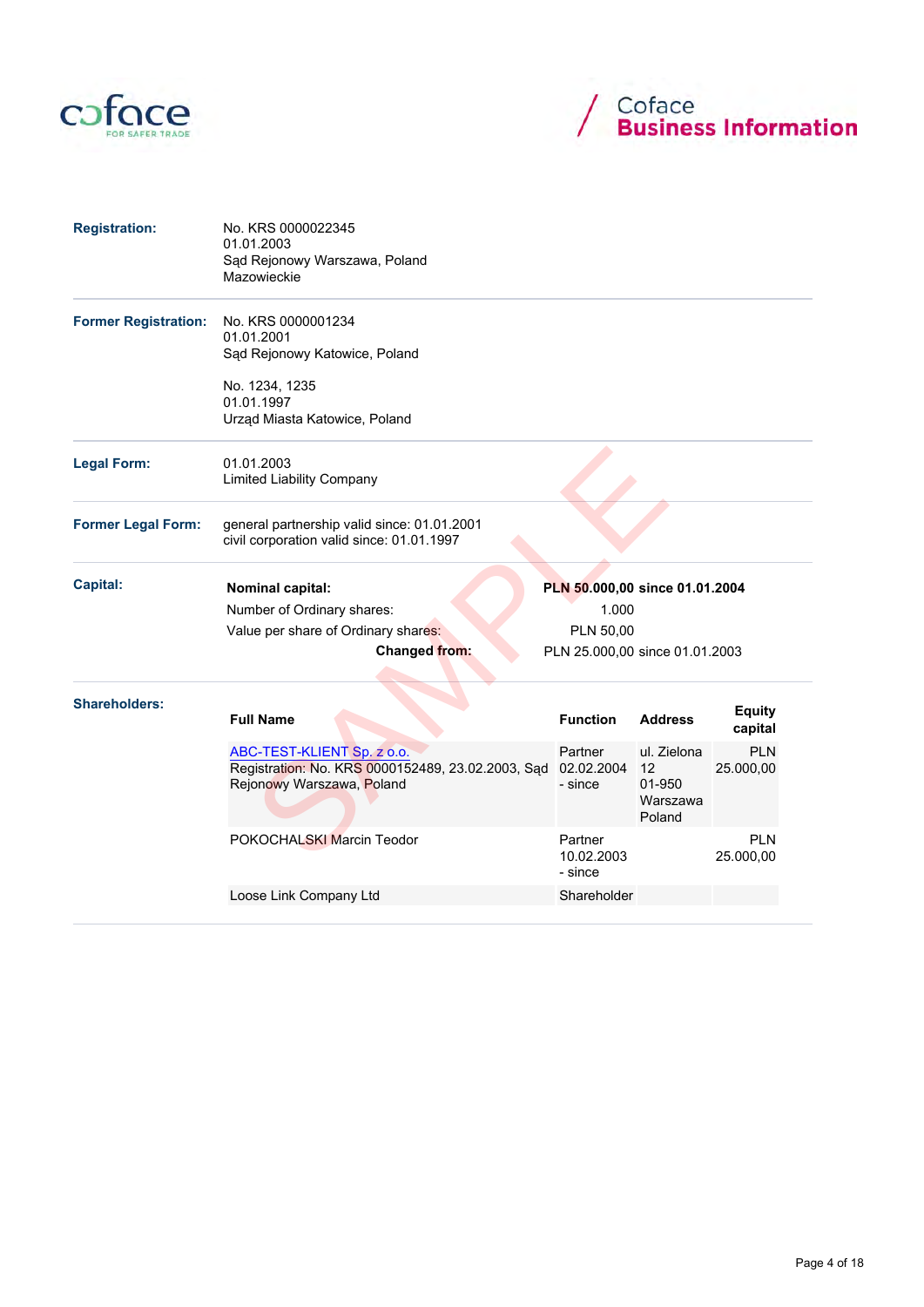



| <b>Former Shareholders:</b> | <b>Full Name</b>                                                                                                                                     | <b>Function</b>                                                                                                             |                                        | <b>Address</b>                                                         | <b>Equity</b><br>capital |
|-----------------------------|------------------------------------------------------------------------------------------------------------------------------------------------------|-----------------------------------------------------------------------------------------------------------------------------|----------------------------------------|------------------------------------------------------------------------|--------------------------|
|                             | Przedsiębiorstwo<br>Handlowo-Usługowe<br><b>ABC-TEST 1 S.A.</b><br>Registration: No. KRS<br>0000021212, 08.03.2007, Sąd<br>Rejonowy Warszawa, Poland | <b>Former Partner</b><br>cancellation in Register of<br>Companies (Companies'<br>House))                                    | 01.01.2003 - 02.02.2004 (due to        | ul.<br>Poprzeczna<br>25<br>04-603<br>Warszawa<br>Mazowieckie<br>Poland | <b>PLN</b><br>20.000,00  |
|                             | <b>GRZEBIEŃCZYK Janina</b><br>Sabina                                                                                                                 | <b>Former Partner</b><br>01.01.2003 - 10.02.2003 (due to<br>cancellation in Register of<br>Companies (Companies'<br>House)) |                                        |                                                                        | <b>PLN</b><br>5.000,00   |
|                             | GRZEBIEŃCZYK Janina<br>Sabina                                                                                                                        | <b>Former Associate</b><br>change in legal form)                                                                            | 01.01.1997 - 31.12.2002 (due to        |                                                                        |                          |
|                             | POKOCHALSKI Marcin Teodor Former Associate                                                                                                           | change in legal form)                                                                                                       | 01.01.1997 - 31.12.2002 (due to        |                                                                        |                          |
| <b>Management:</b>          | <b>Full Name</b>                                                                                                                                     | <b>Function</b>                                                                                                             |                                        |                                                                        | <b>Address</b>           |
|                             | <b>GRZEBIEŃCZYK Janina Sabina</b>                                                                                                                    | <b>Managing director</b>                                                                                                    |                                        |                                                                        |                          |
|                             | POKOCHALSKI Marcin Teodor<br>10.02.2003 - since                                                                                                      |                                                                                                                             | Chairman of the executive board        |                                                                        |                          |
|                             | NOWACZEWSKI Wacław Marian<br>01.01.2009 - since                                                                                                      |                                                                                                                             | Deputy chairman of the executive board |                                                                        |                          |
|                             | <b>SZEINDER Marek</b><br>$01.01.2009 -$ since                                                                                                        |                                                                                                                             | Member of the executive board          |                                                                        |                          |
|                             | <b>SŁOMKA Irena Martyna</b><br>01.01.2009 - since                                                                                                    |                                                                                                                             | Member of the executive board          |                                                                        |                          |
|                             |                                                                                                                                                      |                                                                                                                             |                                        |                                                                        |                          |
| <b>Former Management:</b>   | <b>Full Name</b>                                                                                                                                     |                                                                                                                             | <b>Function</b>                        |                                                                        | <b>Address</b>           |
|                             | <b>GRZEBIENCZYK Janina Sabina</b><br>01.01.1997 - 31.12.2002 (due to change in legal<br>form)                                                        |                                                                                                                             | Former Managing director               |                                                                        |                          |
|                             | GRZEBIEŃCZYK Janina Sabina<br>01.01.2003 - 10.02.2003 (due to cancellation in<br>Register of Companies (Companies' House))                           | executive board                                                                                                             | Former Chairman of the                 |                                                                        |                          |
|                             | POKOCHALSKI Marcin Teodor<br>01.01.2003 - 10.02.2003 (due to change in position)                                                                     | of the executive board                                                                                                      | Former Deputy chairman                 |                                                                        |                          |
|                             | WYWRZESZCZAK Szymon<br>10.02.2003 - 02.02.2004 (due to cancellation in<br>Register of Companies (Companies' House))                                  | Former Member of the<br>executive board                                                                                     |                                        |                                                                        |                          |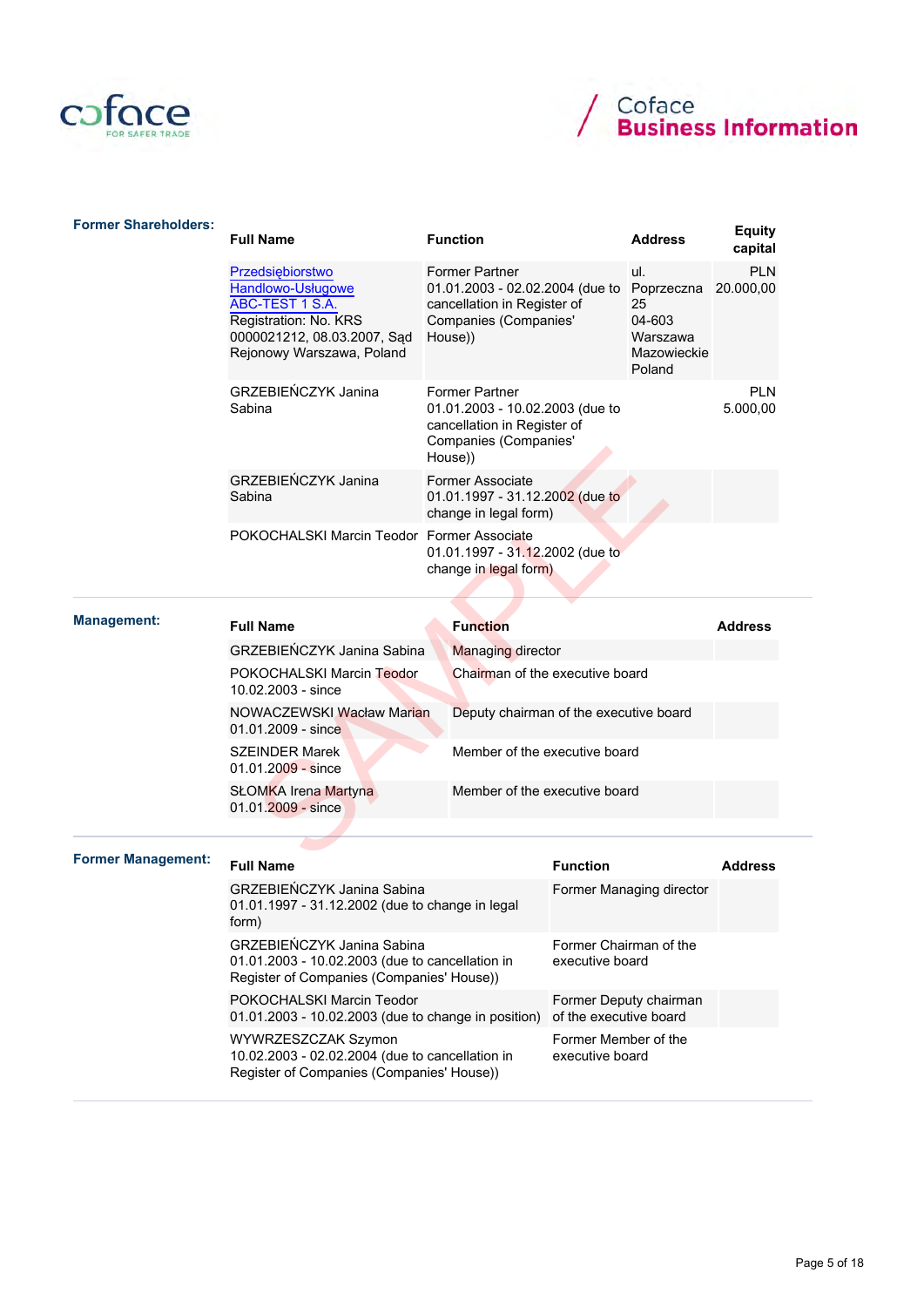



| <b>Person functions in</b><br>other companies: | <b>Function</b>                                            | Company                                                                                                                                                                                                            |  |  |  |  |
|------------------------------------------------|------------------------------------------------------------|--------------------------------------------------------------------------------------------------------------------------------------------------------------------------------------------------------------------|--|--|--|--|
|                                                | Other known functions of Słomka Irena Martyna              |                                                                                                                                                                                                                    |  |  |  |  |
|                                                | Chairman of the executive board                            | ABC-TEST-KLIENT Sp. z o.o. (PL)<br><b>ICON number: 5028360</b>                                                                                                                                                     |  |  |  |  |
|                                                | Other known functions of Grzebieńczyk Janina Sabina        |                                                                                                                                                                                                                    |  |  |  |  |
|                                                | Shareholder                                                | Przedsiębiorstwo Handlowo-Usługowe ABC-TEST 1<br><b>S.A. (PL)</b><br>ICON number: 5429440                                                                                                                          |  |  |  |  |
|                                                | Other known functions of Pokochalski Marcin Teodor         |                                                                                                                                                                                                                    |  |  |  |  |
|                                                | Member of the executive board                              | ABC-TEST-KLIENT Sp. z o.o. (PL)<br>ICON number: 5028360                                                                                                                                                            |  |  |  |  |
|                                                | Shareholder                                                | Przedsiębiorstwo Handlowo-Usługowe ABC-TEST 1<br><b>S.A. (PL)</b><br>ICON number: 5429440                                                                                                                          |  |  |  |  |
|                                                | Former Member of the executive<br>board                    | Przedsiębiorstwo Handlowo-Usługowe ABC-TEST 1<br><b>S.A. (PL)</b><br>ICON number: 5429440                                                                                                                          |  |  |  |  |
|                                                | Other known functions of <b>Nowaczewski Wacław Marian</b>  |                                                                                                                                                                                                                    |  |  |  |  |
|                                                | Officer/Proxy                                              | ABC-TEST-KLIENT Sp. z o.o. (PL)<br>ICON number: 5028360                                                                                                                                                            |  |  |  |  |
|                                                | Other known functions of Szeinder Marek                    |                                                                                                                                                                                                                    |  |  |  |  |
|                                                | Member of the supervisory board                            | Przedsiębiorstwo Handlowo-Usługowe ABC-TEST 1<br>S.A. (PL)<br><b>ICON</b> number: 5429440                                                                                                                          |  |  |  |  |
|                                                | This section also contains historical data.                |                                                                                                                                                                                                                    |  |  |  |  |
|                                                | The firm is represented by the chairman of the board only. | Legal Representation: If more than one member of the executive board is nominated, the firm is represented by two<br>members of the executive board jointly or by one of them together with a joint signing clerk. |  |  |  |  |
| <b>Related Companies:</b>                      | affiliate                                                  |                                                                                                                                                                                                                    |  |  |  |  |

Related Companies: affiliate

TEST1 , Poland

# KEY DATA ON OPERATIONS Subject of Operation: NACE main activity: 4640 Wholesale of household goods 4754 Retail sale of electrical household appliances in specialised stores 4770 Retail sale of other goods in specialised stores 4719 Other retail sale in non-specialised stores Trade in household goods NACE codes given are based on the most recent NACE Revision 2. The company is active in the Coface sector 'Electrical equipments, Electronics and Information & Telecommunication Technology'.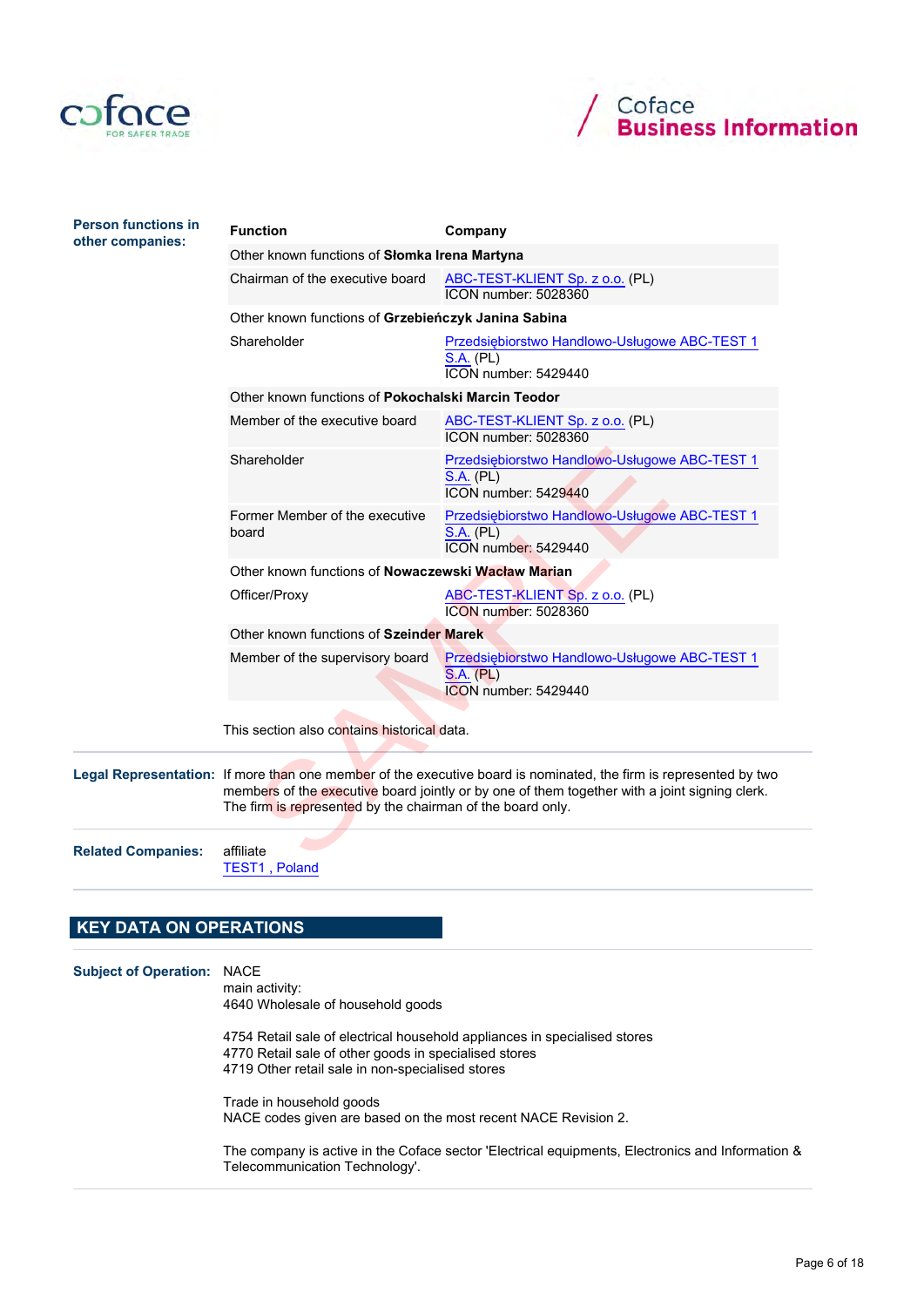



### Key Data:

Amounts shown in Euro (EUR)

|                           | 2015       | 2014        | 2013        |
|---------------------------|------------|-------------|-------------|
| Turnover                  | 95.658.188 | 108.099.570 | 111.189.706 |
| <b>Fixed assets</b>       | 24.919.943 | 41.624.630  | 29.194.170  |
| Equity capital            | 27.566.149 | 27.286.869  | 37.930.951  |
| Liabilities               | 29.993.623 | 51.248.795  | 29.947.909  |
| Profit after taxation     | 18.077.318 | 154.314     | 21.755.670  |
| Operating result - profit | 22.918.262 | 18.010.065  | 28.172.592  |
|                           | 2015       | 2014        | 2013        |
| Return on assets (ROA)    | 0,30       | 0,00        | 0,31        |
| Return on equity (ROE)    | 0,66       | 0,01        | 0,57        |
|                           |            |             |             |

Return on assets (ROA) Net profit / Total assets Return on equity ( ROE ) Net profit / Shareholder equity



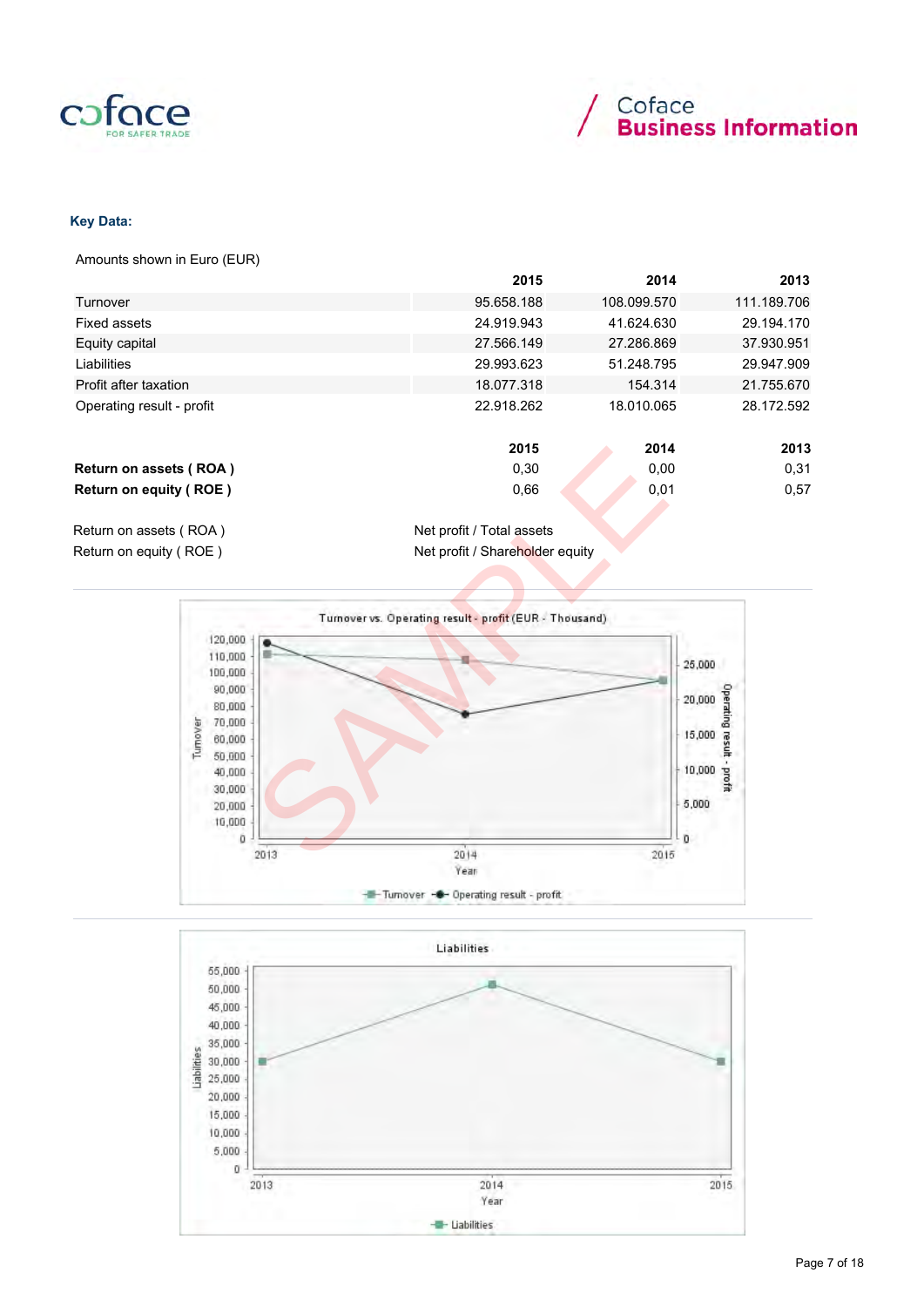





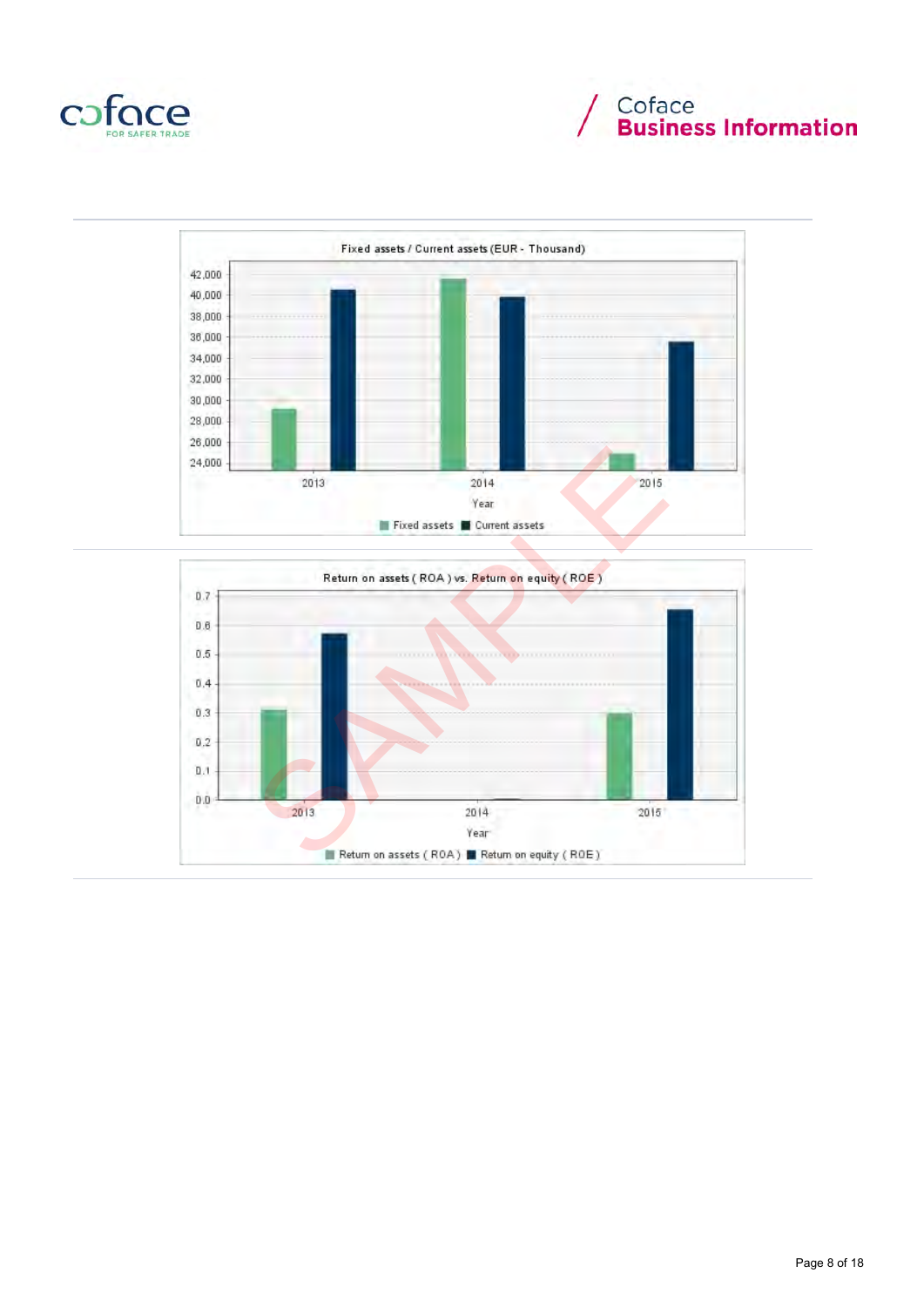



## Workforce: 2016 2015 2014 2013 Total workforce 68 66 65 60 60 69 68  $67$ 66 65  $64$ **B3**  $62$  $B1$ 60 59 58 57 56 55 2016

|                        | 60<br>59<br>58<br>57<br>56<br>55<br>2009                                                                 | 2010<br>2011                                                                           | 2012<br>2013<br>Total workforce                                                                            | 2014<br>2015                                                                                                        | 2016                  |
|------------------------|----------------------------------------------------------------------------------------------------------|----------------------------------------------------------------------------------------|------------------------------------------------------------------------------------------------------------|---------------------------------------------------------------------------------------------------------------------|-----------------------|
|                        |                                                                                                          |                                                                                        |                                                                                                            |                                                                                                                     |                       |
| <b>Motor Vehicles:</b> |                                                                                                          |                                                                                        | 2016                                                                                                       | 2015                                                                                                                | 2014                  |
|                        | Number of lorries                                                                                        |                                                                                        | owned: 6<br>leased: 5                                                                                      | leased: 7<br>owned: 6                                                                                               | owned: 6<br>leased: 5 |
|                        | Number of cars                                                                                           |                                                                                        | owned: 5<br>leased: 4                                                                                      | owned: 5<br>leased: 2                                                                                               | owned: 4<br>leased: 2 |
|                        | Number of van                                                                                            |                                                                                        | owned: 5                                                                                                   | owned: 5                                                                                                            | owned: 4              |
|                        | Number of forklift                                                                                       |                                                                                        | leased: 5                                                                                                  | leased: 2<br>owned: 1                                                                                               | leased: 2             |
|                        | Total number of vehicles                                                                                 |                                                                                        | 30                                                                                                         | 28                                                                                                                  | 23                    |
| Imports:               |                                                                                                          |                                                                                        |                                                                                                            |                                                                                                                     |                       |
|                        | 2016<br>China, United<br>States of<br>America, Canada: Slovenia: 48% of<br>58% of turnover<br>26.04.2016 | 2015<br>Germany, Italy,<br>France, Austria,<br>turnover<br>20.10.2015<br>China, United | 2014<br>Germany, Italy, France,<br>Latvia, Lithuania,<br>Denmark, Sweden:<br>46% of turnover<br>10.10.2014 | 2013<br>Germany, Italy, France,<br>Latvia, Lithuania, Estonia,<br>Denmark, Sweden: 40% of<br>turnover<br>23.08.2013 |                       |
|                        |                                                                                                          | States of<br>America, Canada:<br>50% of turnover<br>14.07.2015                         |                                                                                                            |                                                                                                                     |                       |

Europe, China, United States of America: 52% of turnover 02.04.2015 China, United States of

America, Canada: 50% of turnover 26.01.2015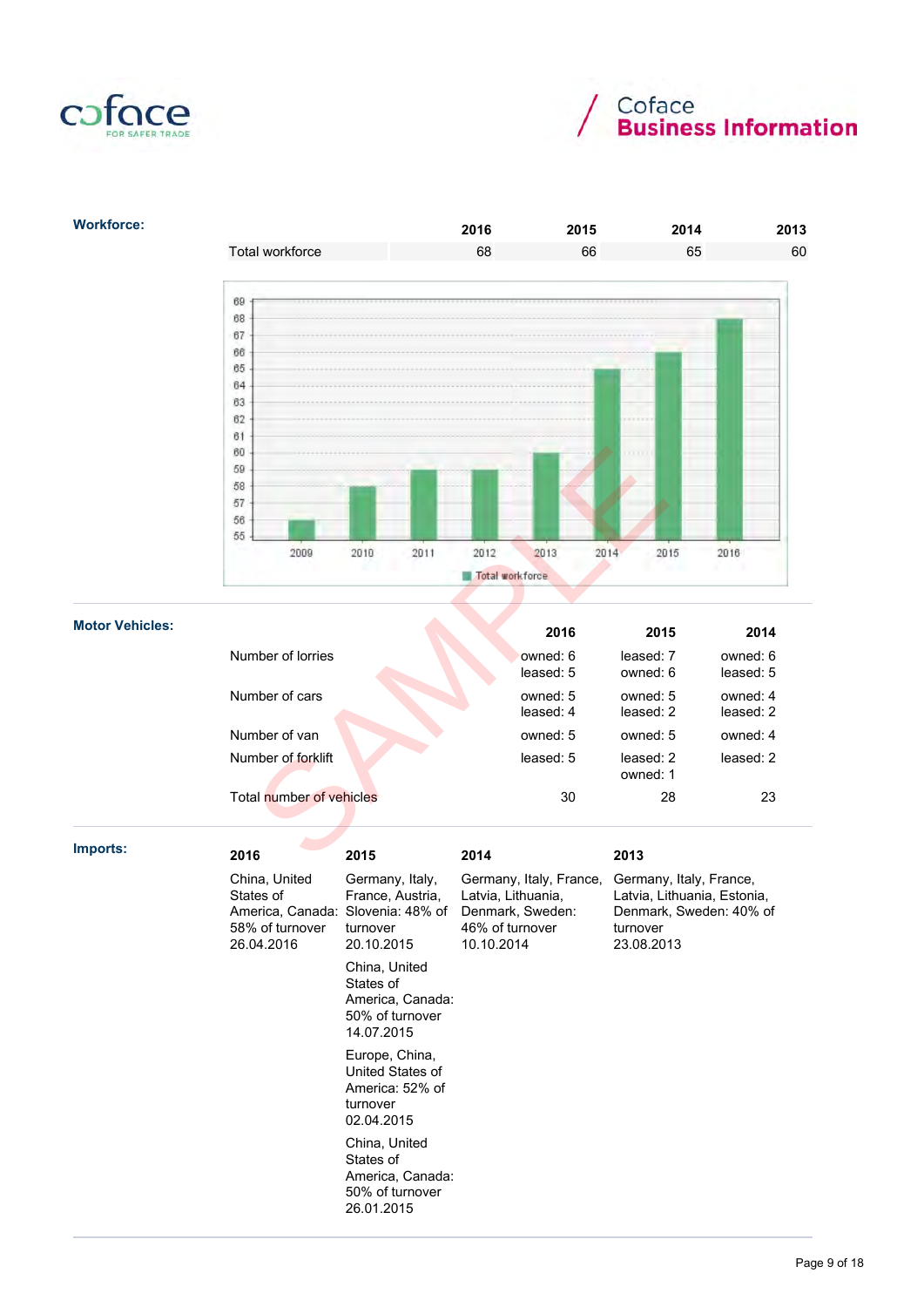



| <b>Exports:</b>              | 2016                                                                                                                        | 2015                                                                                                                        | 2014                                                                      | 2013                                                                                                    |
|------------------------------|-----------------------------------------------------------------------------------------------------------------------------|-----------------------------------------------------------------------------------------------------------------------------|---------------------------------------------------------------------------|---------------------------------------------------------------------------------------------------------|
|                              | Belarus, Russia, Latvia,<br>Lithuania, Serbia,<br>Montenegro, Slovakia,<br>Czech Republic: 60% of<br>turnover<br>26.04.2016 | Germany, France,<br>Austria, United States of France, Slovakia,<br>America, Belgium: 38%<br>of turnover<br>20.10.2015       | Germany,<br>Slovenia, Serbia,<br>Norway: 28% of<br>turnover<br>10.10.2014 | Germany, France,<br>Slovakia, Slovenia,<br>Serbia, Estonia,<br>Norway: 25% of<br>turnover<br>23.08.2013 |
|                              |                                                                                                                             | Russia, Romania,<br>Bulgaria, Slovakia: 45%<br>of turnover<br>14.07.2015                                                    |                                                                           |                                                                                                         |
|                              |                                                                                                                             | Belarus, Russia, Latvia,<br>Lithuania, Serbia,<br>Montenegro, Slovakia,<br>Czech Republic: 55% of<br>turnover<br>02.04.2015 |                                                                           |                                                                                                         |
|                              |                                                                                                                             | Serbia, Czech Republic,<br>Slovakia, Romania: 50%<br>of turnover<br>26.01.2015                                              |                                                                           |                                                                                                         |
| <b>Major Customers:</b>      | ABC-TEST-KLIENT Sp. z o.o., Poland                                                                                          |                                                                                                                             |                                                                           |                                                                                                         |
| <b>Major Suppliers:</b>      | Przedsiębiorstwo Handlowo-Usługowe ABC-TEST 1 S.A., Poland, National ID: 1132846160                                         |                                                                                                                             |                                                                           |                                                                                                         |
| <b>Branches:</b>             | Branch:<br>Al. Jerozolimskie 157<br>02-305 Warszawa<br>Mazowieckie<br>Poland                                                |                                                                                                                             |                                                                           |                                                                                                         |
| <b>Real Estate:</b>          | built upon<br>Address:<br>Al. Jerozolimskie 157<br>02-305 Warszawa<br>Mazowieckie<br>Poland                                 |                                                                                                                             |                                                                           |                                                                                                         |
|                              | Size: 150 m2<br>Type of ownership: owned                                                                                    |                                                                                                                             |                                                                           |                                                                                                         |
|                              | There's no insight in real estate register in the frames of standard report.                                                |                                                                                                                             |                                                                           |                                                                                                         |
| <b>FINANCIAL INFORMATION</b> |                                                                                                                             |                                                                                                                             |                                                                           |                                                                                                         |

Financials:

Amounts shown in Euro (EUR) 2015 2015 2014 2014 2013

| 15 |
|----|
|----|

| <b>BALANCE SHEET</b> |  |  |  |  |  |  |  |  |  |
|----------------------|--|--|--|--|--|--|--|--|--|
|----------------------|--|--|--|--|--|--|--|--|--|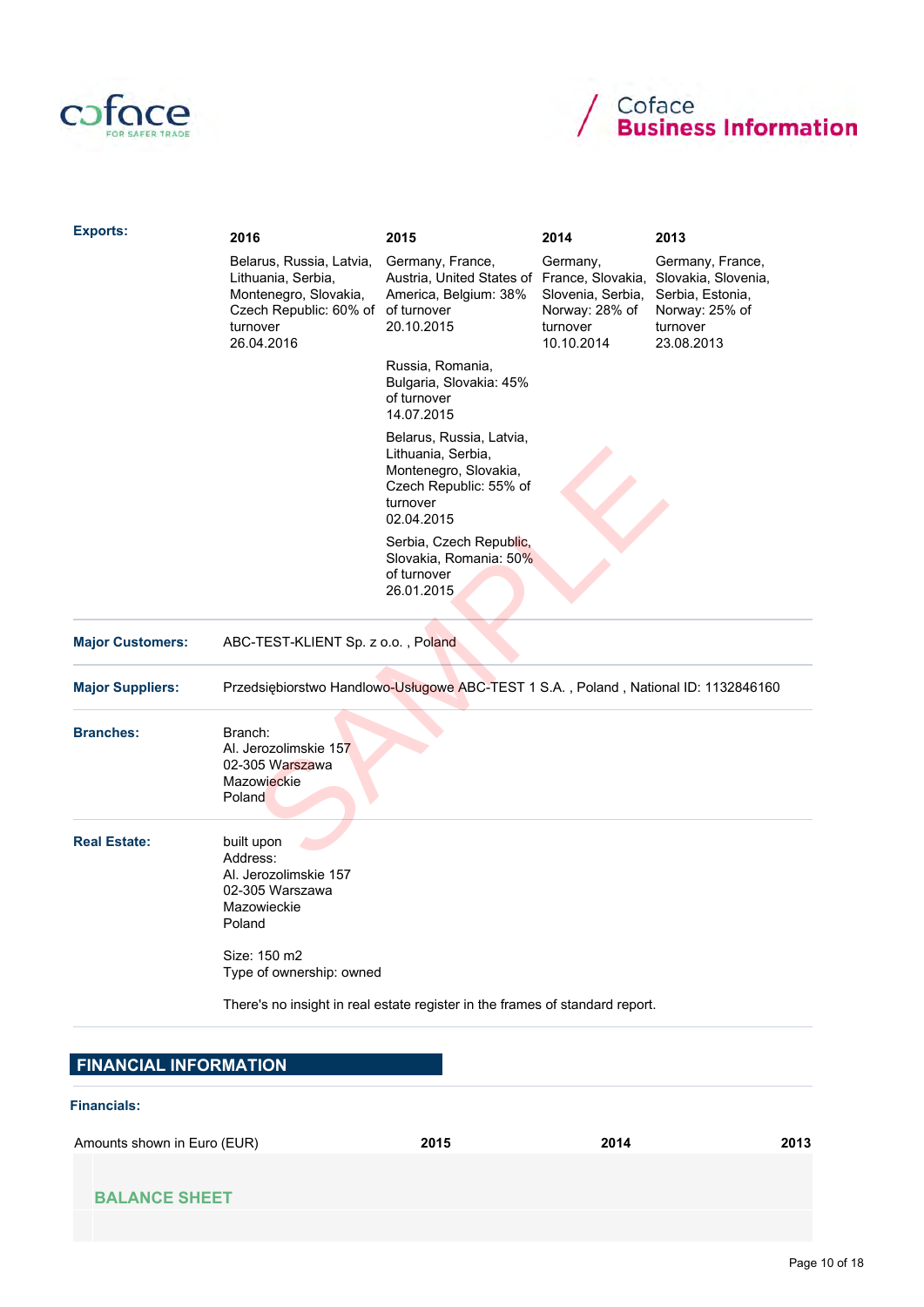



|   | <b>ASSETS</b>                                         |                              |                            |               |
|---|-------------------------------------------------------|------------------------------|----------------------------|---------------|
|   | <b>A. FIXED ASSETS</b>                                | 24.919.943,01<br>$-40,13%$   | 41.624.629,69<br>+42,58%   | 29.194.170,16 |
|   | I. Intangible assets                                  | 16.878,31<br>+98,16%         | 8.517,58<br>+37,66%        | 6.187,20      |
|   | 1. Other intangible assets                            | 16.878,31<br>+98,16%         | 8.517,58<br>+37,66%        | 6.187,20      |
|   | II. Tangible fixed assets                             | 24.073.017,00<br>$-34,91%$   | 36.983.801,53<br>$+30,42%$ | 28.358.032,41 |
|   | 1. Tangible fixed assets<br>(proper)                  | 18.985.198,51<br>$-39,96%$   | 31.619.736,01<br>+49,76%   | 21.113.494,18 |
|   | a) Land (including right to<br>perpetual usufruct)    | 819.161,26<br>$-19,89%$      | 1.022.518,73<br>$+7,02%$   | 955.440,04    |
|   | b) Buildings, premises, civil and<br>water structures | 6.779.533,19<br>$-36,66%$    | 10.702.818,46<br>$+27,95%$ | 8.364.997,39  |
|   | c) Technical equipment and<br>machinery               | 11.072.432,16<br>$-43,75%$   | 19.684.143.11<br>+70,96%   | 11.513.818,96 |
|   | d) Vehicles                                           | 103.831,64<br>+47,80%        | 70.251,90<br>$-34,10%$     | 106.597,70    |
|   | e) Other tangible assets                              | 210.240,26<br>$+50,17%$      | 140.003,81<br>$-18,90%$    | 172.640,10    |
|   | 2. Assets under construction                          | 2.822.551,00<br>$-46,41%$    | 5.266.651,49<br>$-22,93%$  | 6.833.600,63  |
|   | 3. Advances for assets under<br>construction          | 2.265.267,49<br>$+2.225,40%$ | 97.414,03<br>$-76,29%$     | 410.937,59    |
|   | III. Long-term receivables                            | 167.308,01<br>$+0,03%$       | 167.256,05<br>$+0,29%$     | 166.765,93    |
|   | 1. From related parties                               | 167.308,01<br>$+0,03%$       | 167.256,05<br>$+0,29%$     | 166.765,93    |
|   | IV. Long-term prepayments                             | 662.739,69<br>$-85,16%$      | 4.465.054,53<br>+573,27%   | 663.184,62    |
|   | 1. Deferred tax assets                                | 662.739,69<br>$-85,16%$      | 4.465.054,53<br>+573,27%   | 663.184,62    |
|   | <b>B. CURRENT ASSETS</b>                              | 35.611.441,71<br>$-10,69%$   | 39.875.383,89<br>$-1,72%$  | 40.573.905,34 |
|   | I. Inventory                                          | 8.889.289,34<br>$-13,62%$    | 10.290.628,12<br>$+6,69%$  | 9.645.761,29  |
|   | 1. Materials                                          | 3.043.284,82<br>$+22,43%$    | 2.485.811,09<br>$-59,14%$  | 6.084.190,67  |
|   | 2. Semi-finished products and<br>work in progress     | 4.479.802,12<br>$-18,73%$    | 5.512.435,21<br>+307,95%   | 1.351.257,79  |
|   | 3. Finished products                                  | 1.342.344,20<br>$-41,26%$    | 2.285.113,02<br>$+3,47%$   | 2.208.425,43  |
|   | 4. Advances for deliveries                            | 23.858,20<br>+228,23%        | 7.268,79<br>$+285,12\%$    | 1.887,40      |
|   | II. Short-term receivables                            | 15.463.506,20<br>$-14,58%$   | 18.103.672,90<br>$+7,26%$  | 16.877.650,01 |
|   | 1. Receivables from related<br>parties                | 88.607,88<br>$-93,66%$       | 1.397.165,87<br>$-15,42%$  | 1.651.858,49  |
|   | a) Trade receivables                                  | 88.607,88<br>$-93,66%$       | 1.397.165,87<br>$-15,42%$  | 1.651.858,49  |
| - | up to 12 months                                       | 88.607,88<br>$-93,66%$       | 1.397.165,87<br>$-15,42%$  | 1.651.858,49  |
|   | 2. Receivables from other<br>entities                 | 15.374.898,32<br>$-7,97%$    | 16.706.507,03<br>$+9,73%$  | 15.225.791,52 |
|   | a) Trade receivables                                  | 13.377.920,44                | 12.017.544,67              | 11.088.612,17 |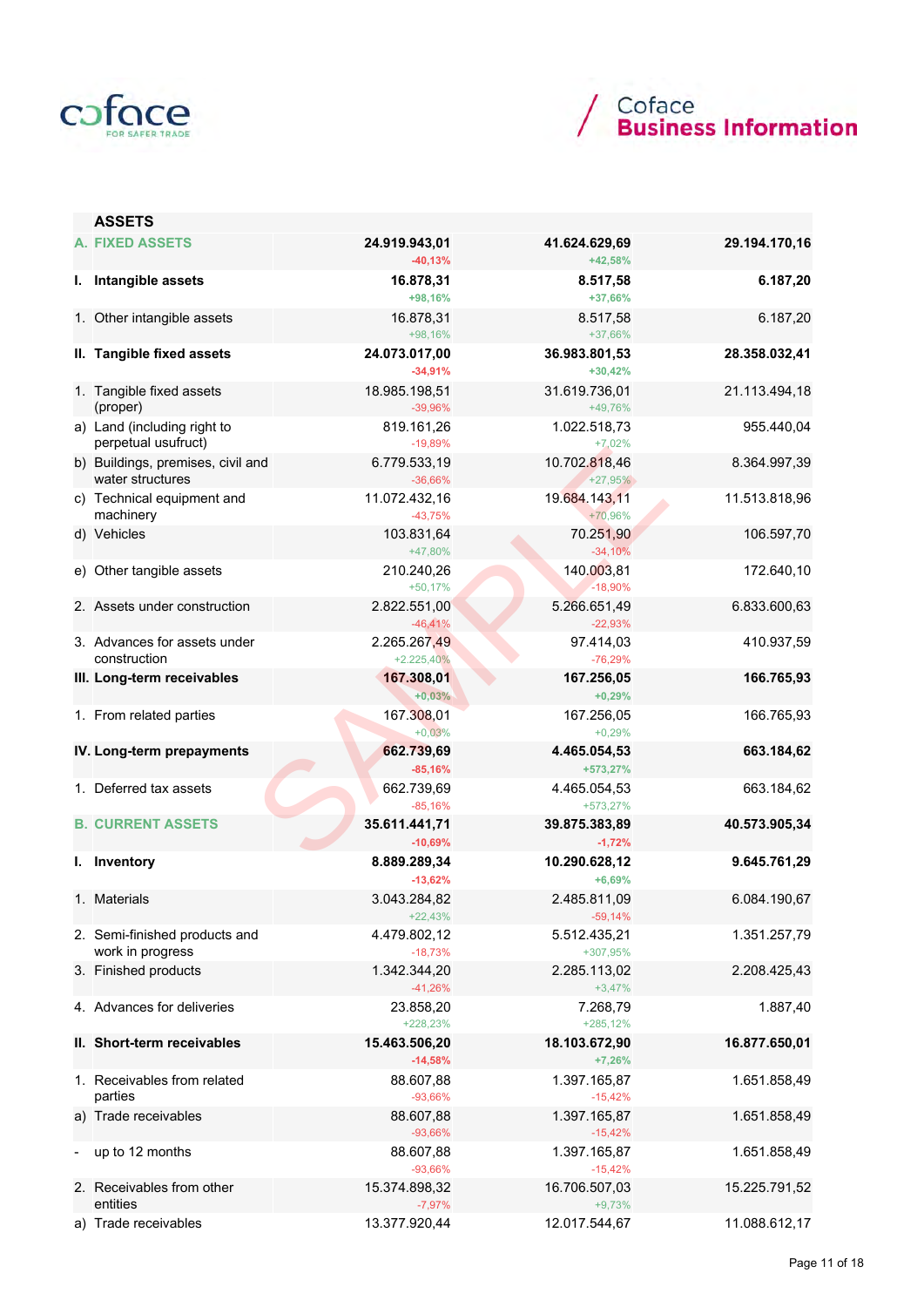



|                                                                                               | $+11,32%$                    | $+8,38%$                   |               |
|-----------------------------------------------------------------------------------------------|------------------------------|----------------------------|---------------|
| maturing up to 12 months                                                                      | 13.377.920,44<br>$+11,32%$   | 12.017.544,67<br>$+8,38%$  | 11.088.612,17 |
| b) Receivables in respect of<br>tax, subsidy, customs, social<br>security, and other benefits | 1.937.425,35<br>$-58,28%$    | 4.644.299,25<br>$+14,42%$  | 4.059.129,62  |
| c) Other receivables                                                                          | 59.552,52<br>$+41,11%$       | 42.202,05<br>$-45,93%$     | 78.049,73     |
| d) Receivables claimed at court                                                               |                              | 2.461,05                   |               |
| III. Short-term investments                                                                   | 11.169.445,57<br>$-2,27%$    | 11.429.064,01<br>$-18,50%$ | 14.022.982,48 |
| 1. Short-term financial assets                                                                | 11.169.445,57<br>$-2,27%$    | 11.429.064,01<br>$-18,50%$ | 14.022.982,48 |
| a) In related parties                                                                         | 9.848.233,09<br>+66,85%      | 5.902.360,20<br>$+0,99%$   | 5.844.448,87  |
| shares                                                                                        |                              | 132.217,51<br>$-72,54%$    | 481.528,53    |
| originated loans                                                                              | 9.848.233,09<br>+70,68%      | 5.770.142,69<br>$+7,59%$   | 5.362.920,35  |
| b) In other entities                                                                          | 928.718,47<br>$-69,55%$      | 3.049.573,20<br>$-15,14%$  | 3.593.763,43  |
| shares                                                                                        | 928.718,47                   |                            |               |
| other securities                                                                              |                              | 3.049.573,20<br>$+6,04%$   | 2.875.762,72  |
| originated loans                                                                              |                              |                            | 718.000,71    |
| c) Cash and other pacuniary<br>assets                                                         | 392.494,01<br>$-84,16%$      | 2.477.130,62<br>$-45,97%$  | 4.584.770,18  |
| cash in hand and at bank                                                                      | 227.337,09<br>$+16,33%$      | 195.430,29<br>$-91,99%$    | 2.438.635,57  |
| other cash                                                                                    | 165.156,91<br>$-92,76%$      | 2.281.700,33<br>$+6,32%$   | 2.146.134,60  |
| IV. Short-term prepayments                                                                    | 89.200,61<br>$+71,48%$       | 52.018,86<br>+89,08%       | 27.511,56     |
| <b>TOTAL ASSETS</b>                                                                           | 60.531.384,72<br>$-25,73%$   | 81.500.013,58<br>$+16,82%$ | 69.768.075,50 |
| <b>LIABILITIES</b>                                                                            |                              |                            |               |
| A. EQUITY                                                                                     | 27.566.149,46<br>$+1,02%$    | 27.286.868,59<br>$-28,06%$ | 37.930.951,16 |
| I. Share capital                                                                              | 11.950,57<br>$+0,03%$        | 11.946,86<br>$+0,29%$      | 11.911,85     |
| II. Supplementary capital                                                                     | 9.476.881,08<br>$-65,06%$    | 27.120.607,73<br>+67,79%   | 16.163.369,80 |
| III. Net profit (loss)                                                                        | 18.077.317,80<br>+11.614,63% | 154.314,00<br>$-99,29%$    | 21.755.669,50 |
| <b>B. LIABILITIES AND</b><br><b>PROVISIONS FOR</b><br><b>LIABILITIES</b>                      | 32.965.235,26<br>$-39,19%$   | 54.213.144,99<br>$+70,28%$ | 31.837.124,35 |
| I. Provisions for liabilities                                                                 | 1.869.637,87<br>$-36,93%$    | 2.964.350,29<br>$+56,91%$  | 1.889.215,62  |
| 1. Provision for deffered income<br>tax                                                       | 850.474,87<br>$-8,10%$       | 925.468,17<br>$+13,13%$    | 818.022,20    |
| 2. Provision for pension and<br>similar benefits                                              | 1.019.163,00<br>$-31,25%$    | 1.482.371,55<br>+38,39%    | 1.071.193,42  |
| a) long-term                                                                                  | 920.435,66<br>$-15,07%$      | 1.083.698,54<br>$+12,30%$  | 964.966,94    |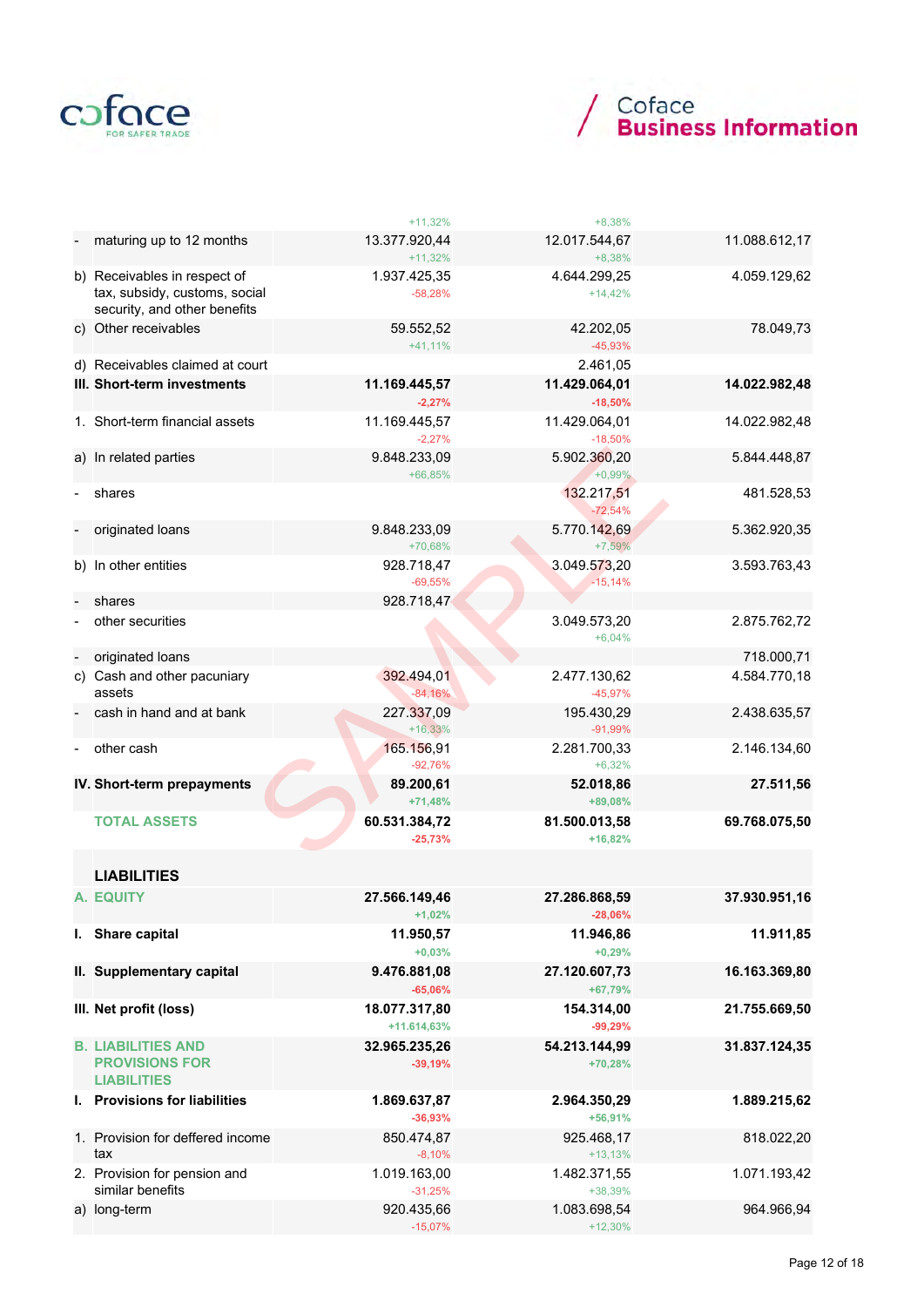

# / Coface<br>**Business Information**

| b) short-term                                      | 98.727,35<br>$-75,24%$     | 398.673,01<br>+275,30%         | 106.226,48    |
|----------------------------------------------------|----------------------------|--------------------------------|---------------|
| 3. Other provisions                                |                            | 556.510,56                     |               |
| a) short-term                                      |                            | 556.510,56                     |               |
| II. Long-term liabilities                          | 9.850.437,35<br>$+8,45%$   | 9.082.829,39<br>+40,36%        | 6.471.285,76  |
| 1. To related parties                              | 326.750,38<br>$+28,61%$    | 254.053,54<br>$-15,19%$        | 299.572,25    |
| 2. To other entities                               | 9.523.686,97<br>$+7,87%$   | 8.828.775,85<br>+43,05%        | 6.171.713,51  |
| a) Credits and loans                               | 9.523.686,97<br>$+208,43%$ | 3.087.804,15<br>$-49,85%$      | 6.157.511,47  |
| b) Other financial liabilities                     |                            | 5.740.971,70<br>+40.323,58%    | 14.202,04     |
| III. Short-term liabilities                        | 20.143.185,96<br>$-52,23%$ | 42.165.965,31<br>+79,61%       | 23.476.622,96 |
| 1. To related parties                              | 330.057,60<br>$-97,42%$    | 12.773.811,20<br>$+1.357,85\%$ | 876.210,14    |
| a) Trade payables                                  | 306.982,13<br>$-78,65%$    | 1.437.998,13<br>+69,16%        | 850.090,69    |
| up to 12 months                                    | 306.982,13<br>$-78,65%$    | 1.437.998,13<br>+69,16%        | 850.090,69    |
| b) Other liabilities                               | 23.075,47<br>$-99,80%$     | 11.335.813,07<br>+43.299,90%   | 26.119,44     |
| 2. To other entities                               | 19.751.058,43<br>$-32,80%$ | 29.392.154,11<br>$+30,05%$     | 22.600.412,83 |
| a) Credits and loans                               | 9.540.921,87<br>+38,23%    | 6.902.050,73<br>$-20,90%$      | 8.726.039,13  |
| b) Other financial liabilities                     |                            | 12.630.288,31<br>+152.136,69%  | 8.296,48      |
| c) Trade liabilities                               | 9.070.209,40<br>$+3,63%$   | 8.752.639,58<br>$-11,90%$      | 9.934.857,88  |
| maturing up to 12 months                           | 9.070.209,40<br>$+3,63%$   | 8.752.639,58<br>$-11,90%$      | 9.934.857,88  |
| d) Received advances for<br>delivieries            | 62.051,06<br>+2.213,20%    | 2.682,47<br>$-93,69%$          | 42.483,63     |
| e) Tax, customs, insurance and<br>other libilities | 673.494,19<br>$+10,23%$    | 610.989,92<br>$-82,49%$        | 3.488.540,66  |
| f) Payroll                                         | 367.839,69<br>$-18,46%$    | 451.138,77<br>$+25,97%$        | 358.143,94    |
| g) Other liabilities                               | 36.542,22<br>$-13,74%$     | 42.364,33<br>$+0,74%$          | 42.051,10     |
| 3. Special funds                                   | 62.069,93                  |                                |               |
| <b>IV. Accruals</b>                                | 1.101.974,08               | 0,00                           | 0,00          |
| 1. Negative goodwill                               | 1.099.463,90               |                                |               |
| 2. Other accruals                                  | 2.510,18                   |                                |               |
| a) short-term                                      | 2.510,18                   |                                |               |
| <b>TOTAL EQUITY AND</b><br><b>LIABILITIES</b>      | 60.531.384,72<br>$-25,73%$ | 81.500.013,58<br>$+16,82%$     | 69.768.075,50 |
| <b>PROFIT &amp; LOSS (CALCULATION VARIANT)</b>     |                            |                                |               |

| A. NET REVENUE FROM        | 95.658.188,14 | 108.099.570,49 | 111.189.705,92 |
|----------------------------|---------------|----------------|----------------|
| <b>SALES OF PRODUCTS.</b>  | $-11.51\%$    | $-2.78%$       |                |
| <b>GOODS AND MATERIALS</b> |               |                |                |
| - - including revenue from | 583.879,24    | 9.271.615,25   | 6.189.621.31   |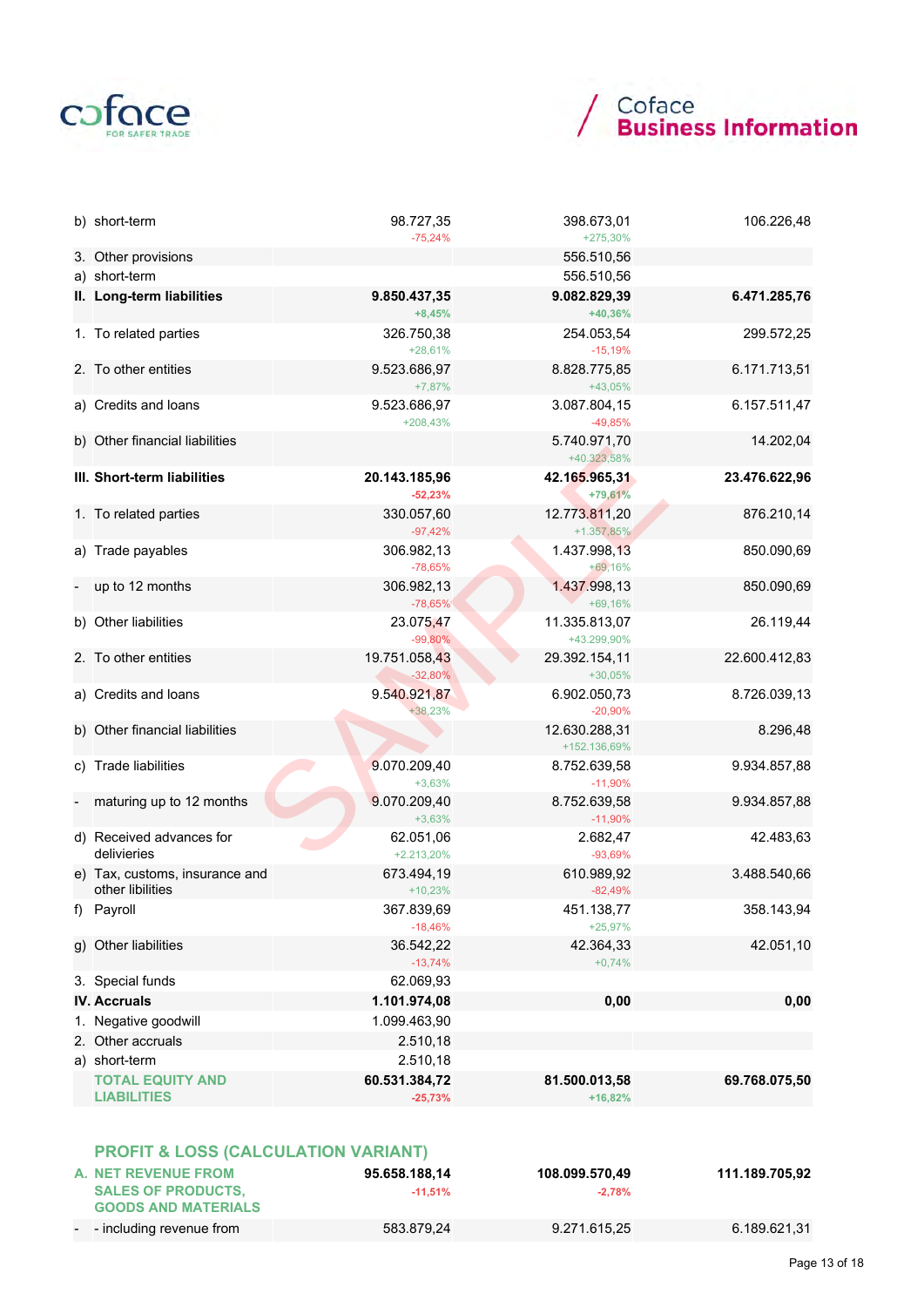



|                | related parities                                                    | $-93,70%$                  | +49,79%                    |                |
|----------------|---------------------------------------------------------------------|----------------------------|----------------------------|----------------|
|                | I. Net revenue from sales of<br>products                            | 95.470.685,98<br>$-8,42%$  | 104.243.684,08<br>$-3,01%$ | 107.479.811,46 |
|                | II. Net revenue from sales of<br>goods and materials                | 187.502,16<br>$-95,14%$    | 3.855.886,40<br>$+3,94%$   | 3.709.894,46   |
|                | B. Cost of products, goods<br>and materials sold                    | 67.605.108,70<br>$-20,81%$ | 85.370.806,24<br>$+10,19%$ | 77.476.254,22  |
| $\blacksquare$ | - including revenue from<br>related parities                        | 396.673,80<br>$-95,22%$    | 8.306.044,15<br>+57,28%    | 5.281.187,44   |
|                | I. Manufacturing cost of<br>products sold                           | 67.424.488,51<br>$-17,69%$ | 81.917.459,85<br>$+10,45%$ | 74.167.908,59  |
|                | II. Value of goods and materials<br>sold                            | 180.620,18<br>$-94,77%$    | 3.453.346,39<br>$+4,38%$   | 3.308.345,63   |
|                | C. Gross profit /(loss)                                             | 28.053.079,44<br>$+23,43%$ | 22.728.764,25<br>$-32,58%$ | 33.713.451,70  |
|                | D. Selling costs                                                    | 1.468.737,06<br>$-31,03%$  | 2.129.592,75<br>$-1,92%$   | 2.171.256,41   |
|                | E. General and administrative<br>costs                              | 3.583.203,24<br>$+21,41%$  | 2.951.334,48<br>$-10,86%$  | 3.310.743,14   |
|                | F. PROFIT /(LOSS) ON SALES                                          | 23.001.139,15<br>$+30,33%$ | 17.647.837,01<br>$-37,49%$ | 28.231.452,15  |
|                | G. Other operating income                                           | 184.571,78<br>$-90,55%$    | 1.953.673,38<br>+51,67%    | 1.288.135,95   |
|                | I. Gain on disposal of<br>non-financial fixed assets                | 2.786,70                   |                            |                |
|                | II. Subsidies                                                       | 1.792,59                   |                            |                |
|                | III. Other operating revenues                                       | 179.992,49<br>$-90,79%$    | 1.953.673,38<br>+51,67%    | 1.288.135,95   |
|                |                                                                     |                            |                            |                |
|                | H. Other operating expenses                                         | 267.449,11<br>$-83,19%$    | 1.591.444,91<br>$+18,15%$  | 1.346.996,14   |
|                | I. Losses on disposal of<br>non-financial fixed assets              |                            | 242.210,64<br>$-76,87%$    | 1.047.268,19   |
|                | II. Revaluation of non-financial<br>assets                          | 133.848,36<br>$-63,32%$    | 364.940,27<br>$+141,14%$   | 151.341,27     |
|                | III. Other operating expenses                                       | 133.600,76<br>$-86,43%$    | 984.294,00<br>+563,33%     | 148.386,68     |
| L.             | <b>OPERATING</b><br><b>PROFIT/(LOSS)</b>                            | 22.918.261,81<br>$+27,25%$ | 18.010.065,48<br>$-36,07%$ | 28.172.591,96  |
|                | J. Financial income                                                 | 791.946,66<br>$+1,41%$     | 780.901,31<br>$-10,42%$    | 871.760,07     |
|                |                                                                     |                            |                            |                |
| I.             | Dividend and profit sharing<br>- including from related<br>parities |                            | 72.309,17<br>72.309,17     |                |
|                | II. Interest income                                                 | 440.612,63<br>$-31,79%$    | 645.977,54<br>$+24,97%$    | 516.923,30     |
| $\blacksquare$ | - including from related<br>parities                                | 26.383,10<br>+568,77%      | 3.944,99<br>$-98,45%$      | 253.924,75     |
|                | III. Income of sales of financial<br>assets                         | 307.754,21<br>$+6,06%$     |                            | 290.162,97     |
|                | IV. Other financial income                                          | 43.579,82<br>$-30,40%$     | 62.614,60<br>$-3,18%$      | 64.673,79      |
|                | K. Financial expenses                                               | 1.342.996,30<br>$-92,76%$  | 18.552.827,79<br>+820,88%  | 2.014.681,44   |
| ı.             | Interest expenses                                                   | 923.670,89<br>$-24,64%$    | 1.225.598,75<br>$+35,19%$  | 906.577,99     |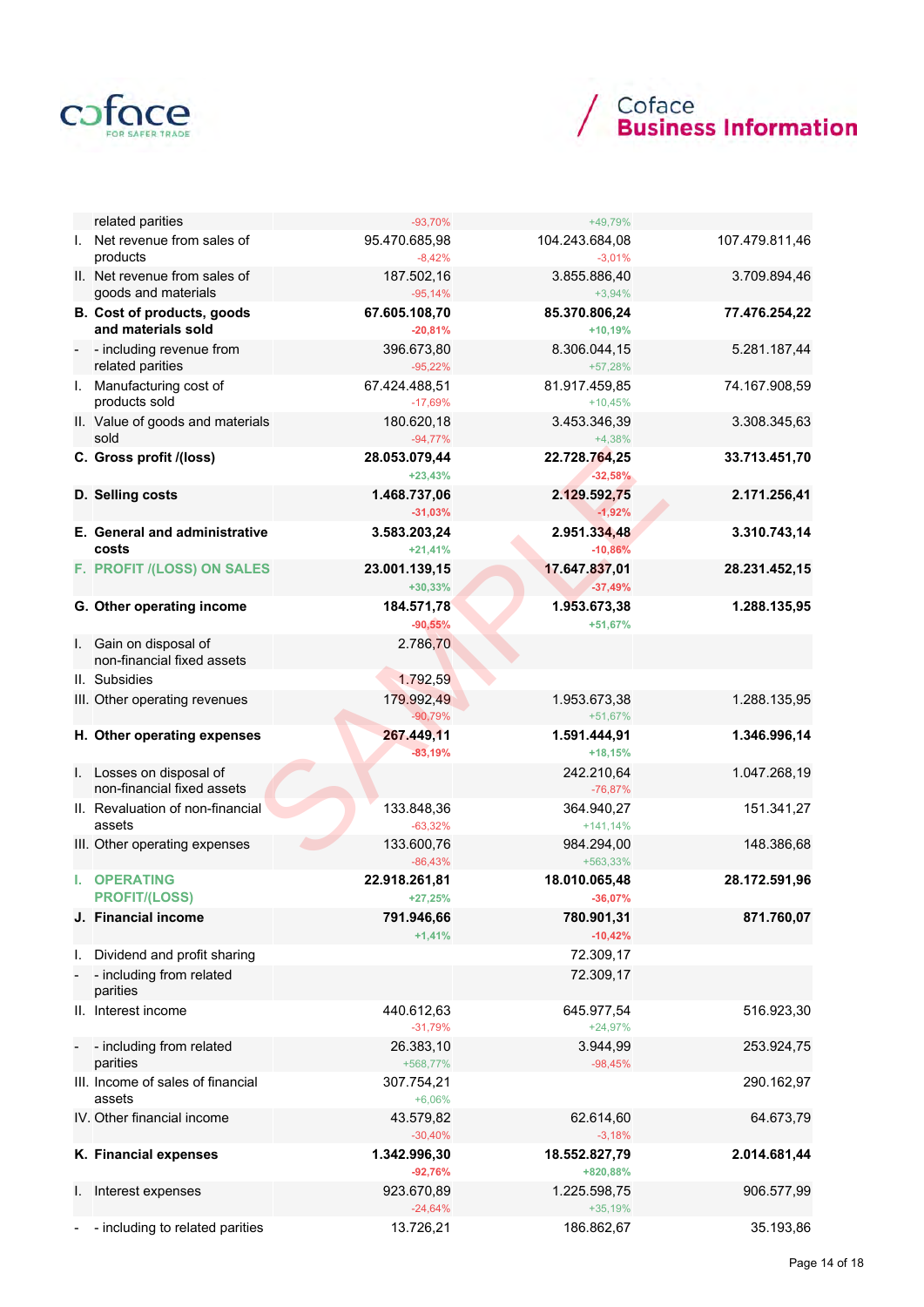

# / Coface<br>/ Business Information

|                                | $-92,65%$     | +430.95%      |               |
|--------------------------------|---------------|---------------|---------------|
| II. Revaluation of investments | 78.054,55     | 50.397,29     | 650.033,07    |
|                                | $+54,88%$     | $-92,25%$     |               |
| III. Other financial expenses  | 341.270.86    | 17.276.831.75 | 458.070,38    |
|                                | $-98,02\%$    | +3.671,65%    |               |
| L. Profit/(loss) on business   | 22.367.212,17 | 238.139,01    | 27.029.670,58 |
| activities                     | $+9.292,50\%$ | $-99,12%$     |               |
| M. Profit before tax           | 22.367.212,17 | 238.139,01    | 27.029.670,58 |
|                                | +9.292.50%    | $-99,12%$     |               |
| N. Income tax                  | 4.289.894.37  | 83.825,01     | 5.274.001,08  |
|                                | $+5.017,68%$  | $-98,41%$     |               |
| <b>O. NET PROFIT/(LOSS)</b>    | 18.077.317,80 | 154.314.00    | 21.755.669.50 |
|                                | $+11.614,63%$ | $-99,29%$     |               |

| Approximate<br><b>Exchange Rates:</b> | 2015: 4,1839 PLN = 1 EUR<br>2014: 4,1852 PLN = 1 EUR<br>2013: 4,1975 PLN = 1 EUR<br>2012: 4,185 PLN = 1 EUR<br>2011: 4,1198 PLN = 1 EUR<br>2015: 3,7701 PLN = 1 USD<br>2014: 3,1551 PLN = 1 USD<br>2013: 3,1608 PLN = 1 USD<br>2012: 3,257 PLN = 1 USD<br>2011: 2,9634 PLN = 1 USD |  |
|---------------------------------------|------------------------------------------------------------------------------------------------------------------------------------------------------------------------------------------------------------------------------------------------------------------------------------|--|
|                                       |                                                                                                                                                                                                                                                                                    |  |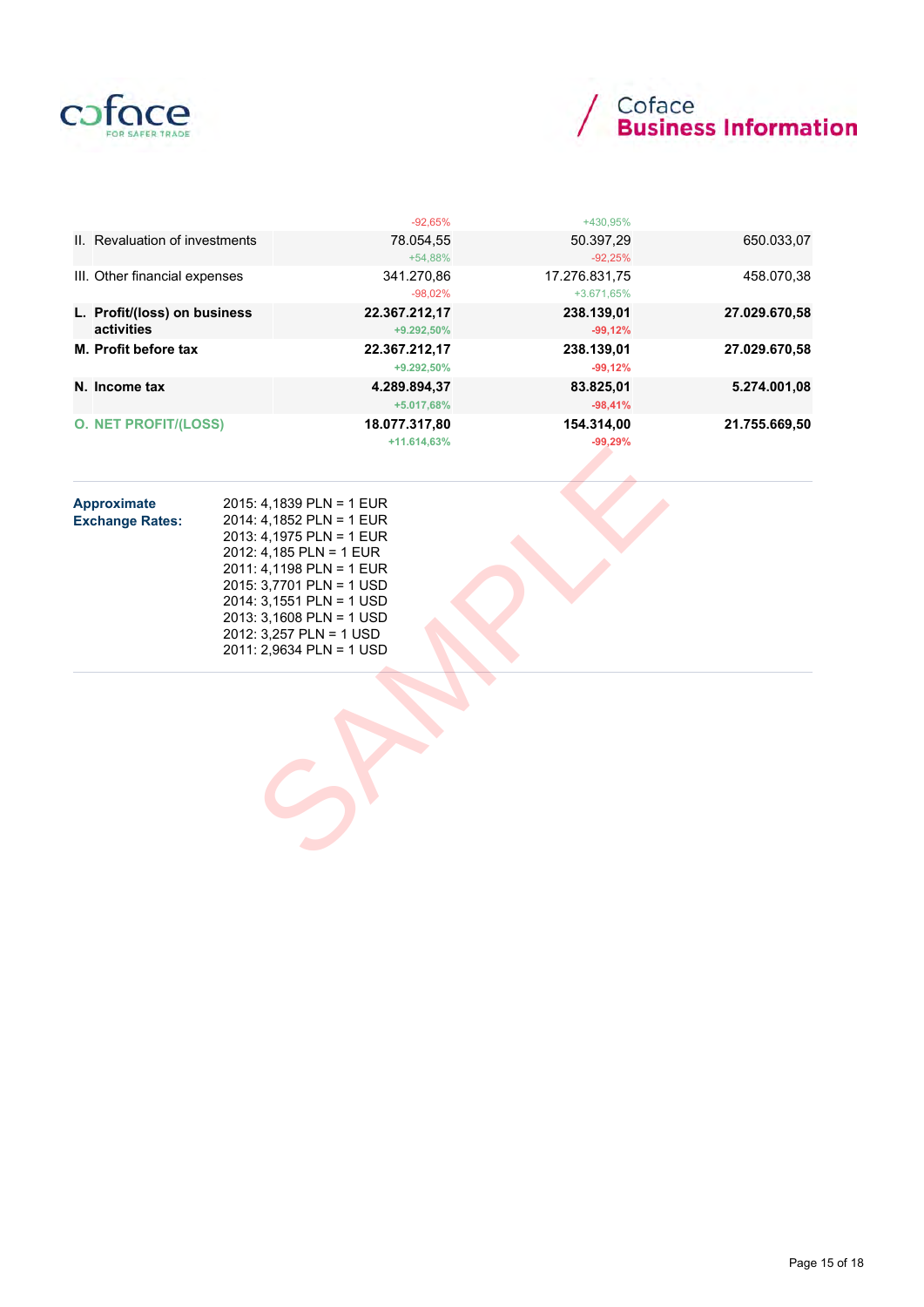



Financial data source: 2015: Financials obtained from the company directly 2014: Financials obtained from an official source 2013: Financials obtained from the court files

> Date: 2012 Financials have been audited Auditor: Jan Nowak Company: AUDYT Test S.A., 02-358 Warszawa, ul. Grójecka 136

> Date: 2013 Financials have been audited Auditor: Jan Nowak Company: AUDYT Test S.A., 02-358 Warszawa, ul. Grójecka 136

> Date: 2014 Financials have been audited Auditor: Jan Nowak Company: AUDYT Test S.A., 02-358 Warszawa, ul. Grójecka 136

Date: 2015 The company is obliged by law to have its financial statements examined by an expert auditor. Auditor: Jan Nowak Company: AUDYT Test S.A., 02-358 Warszawa, ul. Grójecka 136 9: 2014<br>
Incials have been audited<br>
Itior: Jan Nowak<br>
Itior: Jan Nowak<br>
9: 2015<br>
Section and Division 136 University of the set of the section of the section<br>
136<br>
136<br>
Company is obliged by law to have its financial state

Book profit of 2015 will be assigned for:

- reserve capital

- dividends of shareholders
- social services fund

Book profit of 2014 will be assigned for:

- reserve capital
- dividends of shareholders
- investment fund
- social services fund

Book profit of 2013 will be assigned for:

- reserve capital
- dividends of shareholders
- investment fund
- social services fund

Book profit of 2012 will be assigned for:

- reserve capital
- dividends of shareholders

Bankers: Bank Zachodni WBK S.A. - Account no. 00 1090 0000 0000 0000 0000 0000 O/ Warszawa

#### Ratios:

|                       | 2015 | 2014 | 2013 |
|-----------------------|------|------|------|
| Quick ratio (QR)      | 1.32 | 0.70 | 1.32 |
| Current ratio (CR)    | 1.77 | 0.95 | 1.73 |
| Return on sales (ROS) | 0.19 | 0.00 | 0.20 |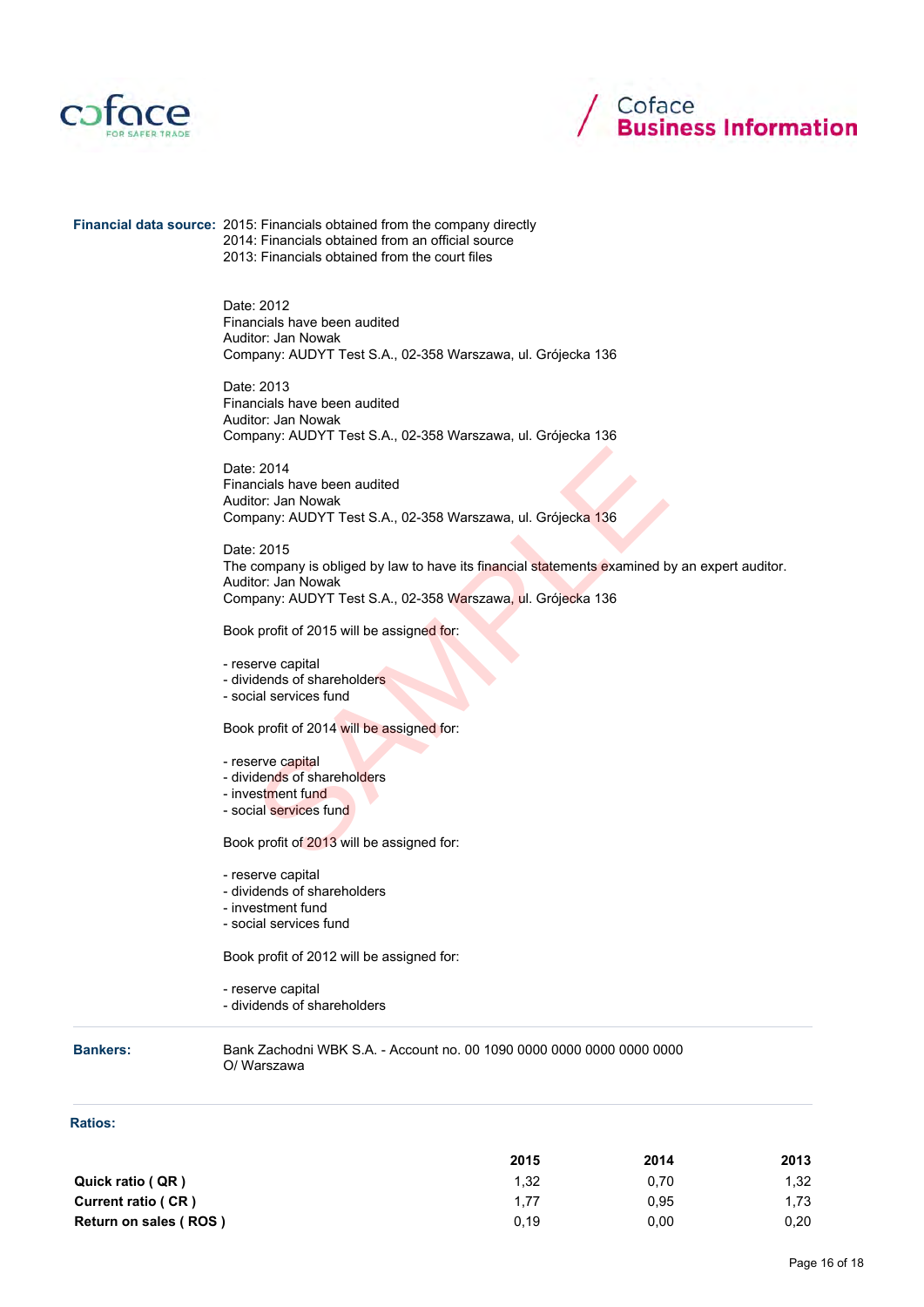

| Return on assets (ROA)                       | 0,30              | 0,00              | 0.31              |
|----------------------------------------------|-------------------|-------------------|-------------------|
| Return on equity (ROE)                       | 0.66              | 0,01              | 0,57              |
| <b>Cash ratio</b>                            | 0,02              | 0.06              | 0,20              |
| Day's supply in inventory                    | 33,92             | 34,75             | 31,66             |
| Day's sales in receivables                   | 59,00             | 61,13             | 55,40             |
| Day's purchase in payables                   | 76,86             | 142,37            | 77,07             |
| Debt ratio                                   | 1.20              | 1,99              | 0.84              |
| General debt ratio (%)                       | 49,55             | 62,88             | 42,92             |
| Long term debt ratio $\frac{1}{2}$           | 35,73             | 33,29             | 17,06             |
| Long term debt ratio II (%)                  | 26.33             | 24.97             | 14,57             |
| Long term liabilities in outside capital (%) | 29.88             | 16.75             | 20.33             |
| Net working capital                          | EUR 15.468.255,75 | EUR -2.290.581,42 | EUR 17.097.282,38 |
| <b>Net Working Capital Ratio (%)</b>         | 16,17             | $-2,12$           | 15,38             |

| <b>ITCL WOLNING</b> Capital                     | <b>LUIS 10. 10. 10. 200, 10</b> CUIST 2. 200.00 1, 72 LUIS 11.001. 202,                                                                                                              |
|-------------------------------------------------|--------------------------------------------------------------------------------------------------------------------------------------------------------------------------------------|
| <b>Net Working Capital Ratio (%)</b>            | 16,17<br>$-2,12$<br>15,                                                                                                                                                              |
| Quick ratio ( QR )                              | (Current investments + Current receivables) / Current liabilities                                                                                                                    |
| Current ratio (CR)                              | Current assets / Current liabilities                                                                                                                                                 |
| Return on sales (ROS)                           | Net profit / Turnover                                                                                                                                                                |
| Return on assets (ROA)                          | Net profit / Total assets                                                                                                                                                            |
| Return on equity (ROE)                          | Net profit / Shareholder equity                                                                                                                                                      |
| Cash ratio                                      | Cash / Current liabilities                                                                                                                                                           |
| Day's supply in inventory                       | (Inventory / Turnover) * 365 days                                                                                                                                                    |
|                                                 | Day's sales in receivables (Current receivables / Turnover) * 365 days                                                                                                               |
| Day's purchase in<br>payables                   | (Current Liabilities / Turnover) * 365 days                                                                                                                                          |
| Debt ratio                                      | Outside capital / Equity capital                                                                                                                                                     |
| General debt ratio (%)                          | ((Long-term liabilities + Current liabilities) / Total assets) * 100                                                                                                                 |
|                                                 | Long term debt ratio I (%) (Long-term liabilities / Equity capital) * 100                                                                                                            |
|                                                 | Long term debt ratio II (%) ((Long-term liabilities / (Equity capital + Long-term liabilities )) * 100                                                                               |
| Long term liabilities in<br>outside capital (%) | (Long-term liabilities / Outside capital) * 100                                                                                                                                      |
| Net working capital                             | (Current assets - Short-term liabilities)/1000 (in Thousands)                                                                                                                        |
| $(\%)$                                          | Net Working Capital Ratio ((Inventory + Short-term receivables + Liquid assets + Other assets)-(Short-term liabities +<br>Short-term loans + Other liabilities)) / Total assets *100 |

More information describing the indicators presented in the report by Coface Poland can be found here.

| Information: | Currency Conversion Financial values have been converted to EUR.<br>Find below the exchange rates used for the listed financial dates:<br>2013: 1 EUR = 4,20 PLN (yearly average rate 2013)<br>2014: 1 EUR = 4,19 PLN (yearly average rate $2014$ ) |
|--------------|-----------------------------------------------------------------------------------------------------------------------------------------------------------------------------------------------------------------------------------------------------|
|              | 2015: 1 EUR = 4,18 PLN (yearly average rate 2015)                                                                                                                                                                                                   |

# ADDITIONAL INFORMATION

| <b>Contact With</b> | Name and surname: Marek Szeinder |  |
|---------------------|----------------------------------|--|
| Company:            | Function: member of the board    |  |
|                     | Date: 26.04.2016                 |  |

Certificates: EN ISO 9001:2008